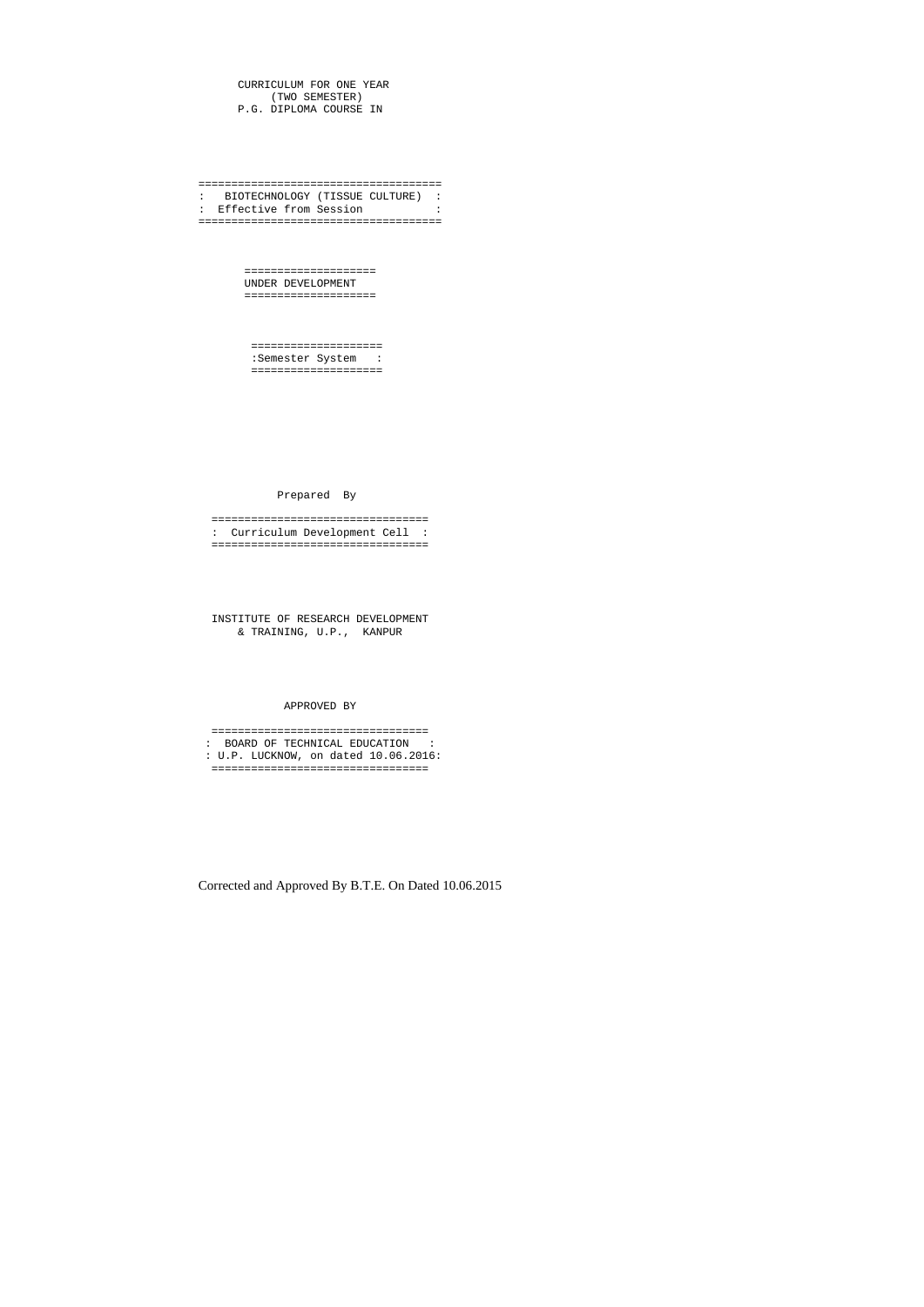# STUDY AND EVALUATION SCHEME FOR ONE YEAR (TWO SEMESTER) POST GRADUATE DIPLOMA IN BIO TECHNOLOGY(TISSUE CULTURE) (Effective From )

|         | I SEMESTER                                                                                      |  |                  |                                               |                       |                                                          |                                                                                 |              |          |            |            |          |                        |          |            |
|---------|-------------------------------------------------------------------------------------------------|--|------------------|-----------------------------------------------|-----------------------|----------------------------------------------------------|---------------------------------------------------------------------------------|--------------|----------|------------|------------|----------|------------------------|----------|------------|
|         | Curriculum                                                                                      |  |                  |                                               | Scheme of Examination |                                                          |                                                                                 |              |          |            |            |          |                        |          |            |
|         |                                                                                                 |  | Periods Per Week |                                               |                       | SUBJECT                                                  | Practical<br>Theory                                                             |              |          |            |            |          | $Gra-$<br>nd           |          |            |
|         | c. ori aw                                                                                       |  |                  | Le   Tut   Dr   Lab   Work   Tot  <br>Shop al |                       |                                                          | Examination   Sess.   Total   Examination   Sess.  <br>$Marks$ $Marks$ $------$ |              |          |            |            | Marks    | Total Tot-<br>Markslal |          |            |
|         | al                                                                                              |  |                  |                                               |                       |                                                          |                                                                                 | Dur.   Marks |          |            | Dur.       | Marks    |                        |          |            |
| б.<br>6 |                                                                                                 |  | 6<br>6           | $\overline{\phantom{a}}$                      | 12<br>12              | 1.1 Analytical Biochemistry<br>1.2 Molecular Biology and | 3.0<br>3.0                                                                      | 75<br>75     | 25<br>25 | 100<br>100 | 3.0<br>3.0 | 30<br>30 | 2.0<br>2.0             | 50<br>50 | 150<br>150 |
| 6       |                                                                                                 |  | 6                | $\overline{\phantom{a}}$                      | 12                    | Genetic Engineering<br>1.3 Industrial Microbiology       | 3.0                                                                             | 75           | 25       | 100        | 3.0        | 30       | 2.0                    | 50       | 150        |
| 6       |                                                                                                 |  | 6                |                                               | 12.                   | 1.4 Plant Tissue Culture<br>Technology                   | 3.0                                                                             | 75           | 25       | 100        | 3.0        | 30       | 2.0                    | 50       | 150        |
| 24      |                                                                                                 |  | 24               |                                               | 48                    | <--------TOTAL----------->                               | $- -$                                                                           | 300          | 100      | 400        |            | 120      | 80                     | 200      | 600        |
|         | Games/NCC/Social and Cultural Activity Community Development Work+Discipline<br>$+ 10)$<br>(15) |  |                  |                                               |                       | 25<br>----                                               |                                                                                 |              |          |            |            |          |                        |          |            |
|         |                                                                                                 |  |                  |                                               |                       |                                                          |                                                                                 |              |          |            |            |          | Aqqreqate              |          | 625        |

|  | SEMESTER |
|--|----------|
|--|----------|

|    | $\overline{\phantom{a}}$ | $\overline{\phantom{a}}$ | $\qquad \qquad$ | $\overline{\phantom{a}}$ | 12 <sup>°</sup><br>$4\overline{ }$ | 2.1 Green House Technology<br>2.2 Environmental Education(*)                 | 3.0<br>2.5 | 75<br>50 | 25<br>$ -$ | 100<br>- -               | 30  | 20  | 50<br>- -   | 150<br>-- |  |
|----|--------------------------|--------------------------|-----------------|--------------------------|------------------------------------|------------------------------------------------------------------------------|------------|----------|------------|--------------------------|-----|-----|-------------|-----------|--|
|    |                          |                          | 2.4             |                          | 24                                 | And Disaster Management<br>2.3 Project Work                                  | $\sim$     |          |            | $\overline{\phantom{a}}$ | 120 | 80  | 200         | 200       |  |
|    |                          |                          |                 |                          |                                    |                                                                              |            |          |            |                          |     |     |             |           |  |
| 10 |                          | $\qquad \qquad$          | 30              |                          | 40                                 | -TOTAL-                                                                      | $- -$      | 75       | 25         | 100                      | 150 | 100 | 250         | 350       |  |
|    |                          |                          |                 |                          |                                    |                                                                              |            |          |            |                          |     |     |             |           |  |
|    |                          |                          |                 |                          |                                    | Games/NCC/Social and Cultural Activity Community Development Work+Discipline |            |          |            |                          |     |     | $(15 + 10)$ | 25        |  |
|    |                          |                          |                 |                          |                                    |                                                                              |            |          |            |                          |     |     |             |           |  |

Aggregate | 375|

100% OF I Semester | 625<br>| Grand Total | 1000

Grand Total

NOTE:- (1) Each period will be of 50 minutes duration.<br>
(2) Each session will be of 16 weeks.<br>
(3) Effective teaching will be at least 14 weeks.<br>
(4) Remaining periods will be utilised for revision etc.

(5) Structured and supervised task oriented project work to be organised during teaching.<br>Student will submit a report there will be 200 marks for this project. Each marks will be<br>awarded by the examiner (examination Mark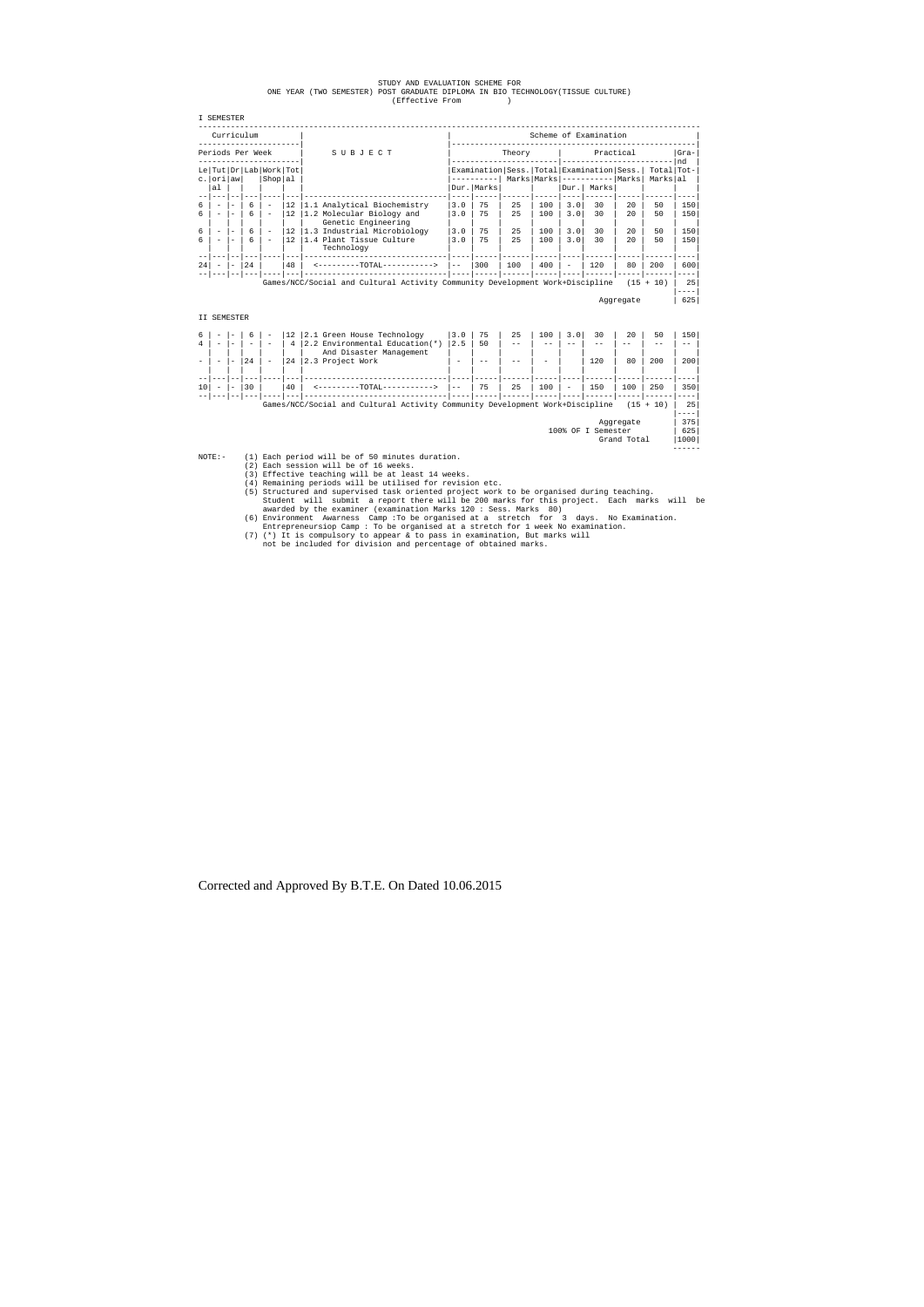|  | CONTENTS |  |  |  |  |  |  |  |  |
|--|----------|--|--|--|--|--|--|--|--|
|--|----------|--|--|--|--|--|--|--|--|

|       | Sl.No. Particulars                 | Page No. |
|-------|------------------------------------|----------|
| Ι.    | Study and Evaluation Schemes       |          |
| II.   | Salient Features of the Curriculum |          |
| III.  | Need Analysis                      | 2        |
| IV.   | Prologue To Revision               | 3        |
| V.    | List of Experts                    | $4-$     |
| VI.   | Profile Development                | 8        |
| VII.  | Employment Oportunities            | 9        |
| VIII. | Competency Profiles                |          |

DETAILED COURSE CONTENTS

## I Semester

| 1.1 | Analytical Biochemistry                   |           |
|-----|-------------------------------------------|-----------|
| 1.2 | Molecular Biology and Genetic Engineering | 12        |
| 1.3 | Industrial Microbiology                   | $13 - 14$ |
| 1.4 | Plant Tissue Culture Technology           | $15 - 16$ |
|     |                                           |           |

## II Semester

| 2.1   | Green House Technology                   | $17 - 18$ |    |
|-------|------------------------------------------|-----------|----|
| 2.2   | Environmental Education & Disaster Magt. | $19 - 21$ |    |
| 2.3   | Project Work                             |           | 22 |
|       | Environmental Awareness Camp             |           | 23 |
|       | Entrepreneurship Awareness Camp          |           | 24 |
| IX.   | Staff Structure                          |           | 25 |
| Х.    | Space Requirement                        |           | 26 |
| XI.   | List of Equipments                       | $27 - 28$ |    |
| XII.  | List of Books                            | $29 - 33$ |    |
| XIII. | Annexure - : Ouestionnaire               | $34 - 36$ |    |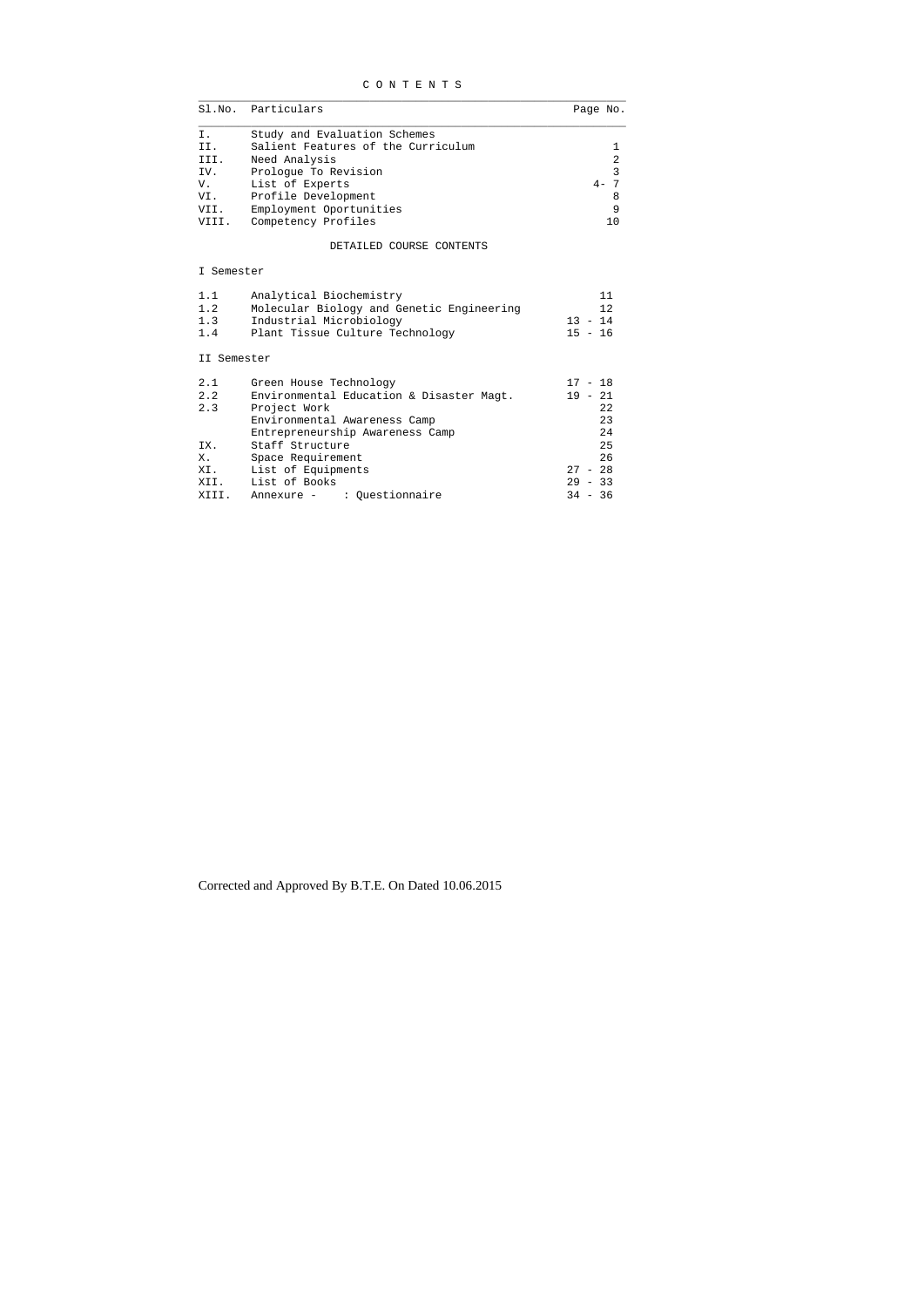## 1. SALIENT FEATURES OF THE COURSE

|                                         | 1.1 Name of the Course : Post Graduate Diploma in<br>Biotechnology (Tissue Culture) |
|-----------------------------------------|-------------------------------------------------------------------------------------|
|                                         | 1.2 Entry Qualification: B.Sc (Biology With Chemistry/Bio Chemistry)                |
| 1.3 Duration                            | : One Year (Two Semester)                                                           |
| 1.4 Type of Course : Full Time          |                                                                                     |
| 1.5 Pattern of Course : Semester System |                                                                                     |
| 1.6 Intake of Students : 60 Students    |                                                                                     |
| 1.7 Mode of Admission :                 | Through Entrance Examination                                                        |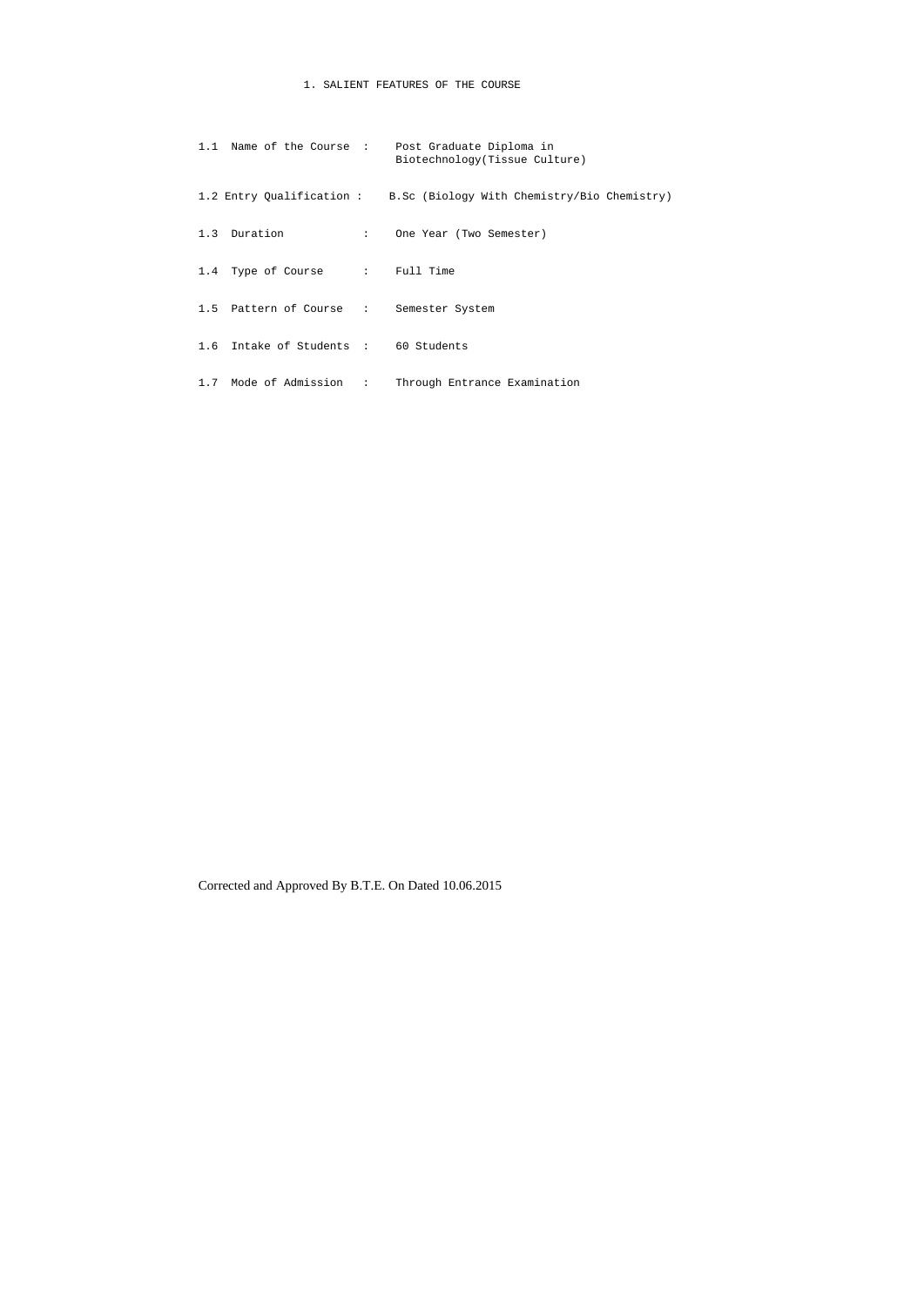## NEED ANALYSIS

 Technological advancements have brought revolutionary changes in the world of work. The need for revaluation of the availability and use of existing natural resources is essential in view of the onset of the energy, environmental and economic crisis whose dents have begin to appear on our National Budget. The interaction of biological, physical and chemical engineering sciences have produced a great quantum of new knowledge in the integrated stream of biotechnology. These integrated efforts, through living organisms can provide for the solution of many of our problems like food, energy, health care and environmental pollution etc. The broad areas of the application of biotechnology are agriculture/forestry/ horticulture, medicine and health, food, chemical and other industry, environment/ecology and energy production. Wide scope and applications of biotechnology require trained manpower.

 The present curriculum is an effort to meet the need in the coming years, of such personnels having studied the course, the students will be able to :-

- 1. Work as Assistant Biotechnologist in research lab, educational institute, chemical and pharmaceutical industries.
- 2. Can start his own testing lab.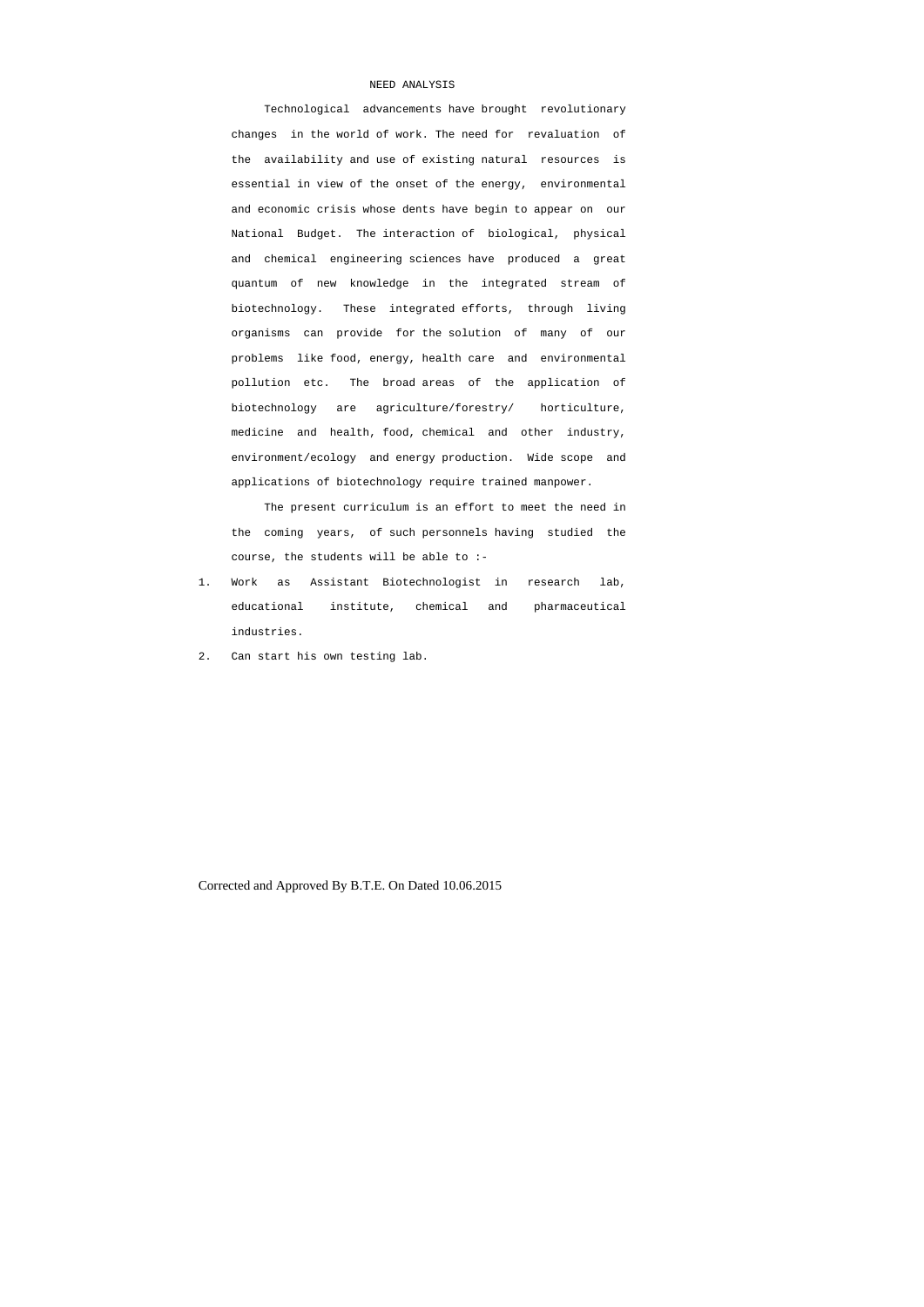#### PROLOGUE TO REVISION

 It was considered essential to revise the curriculum of Post Graduate Diploma In Industrial Bio Technology to accomodate new areas of technology as well as update and modernize the existing course contents so as to make it more relevant to the need of the world of work. The world of knowledge is ever growing and their always remains something to aid to make the students update, So it is imperative to make relevant changes in the curriculum in the form and contents both. Accordingly a work shop was held to look into the gaps in existing curriculum and revise the same. A number of professionals, representing various fields, organization, higher technological institute and polytechnic were involved in updating the contents and upshots of these work shops have been properly arranged to systematised classroom teaching.

 The important features of the presently proposed curriculum are as given below -

- 1. Bio chemistry and Cell Physiology paper has been redesigned and irrelevant portion deleted
- 2. Microbiology paper has been redesigned and some new portion is added.
- 3. Molecular cell biology paper has been redesigned and named as Molecular Biology and Genetic Engineering
- 4. Animal Tissue Culture has been deleted
- 5. Plant Tissue Culture paper has been redesigned and some irrelevant portion deleted and some new portion added.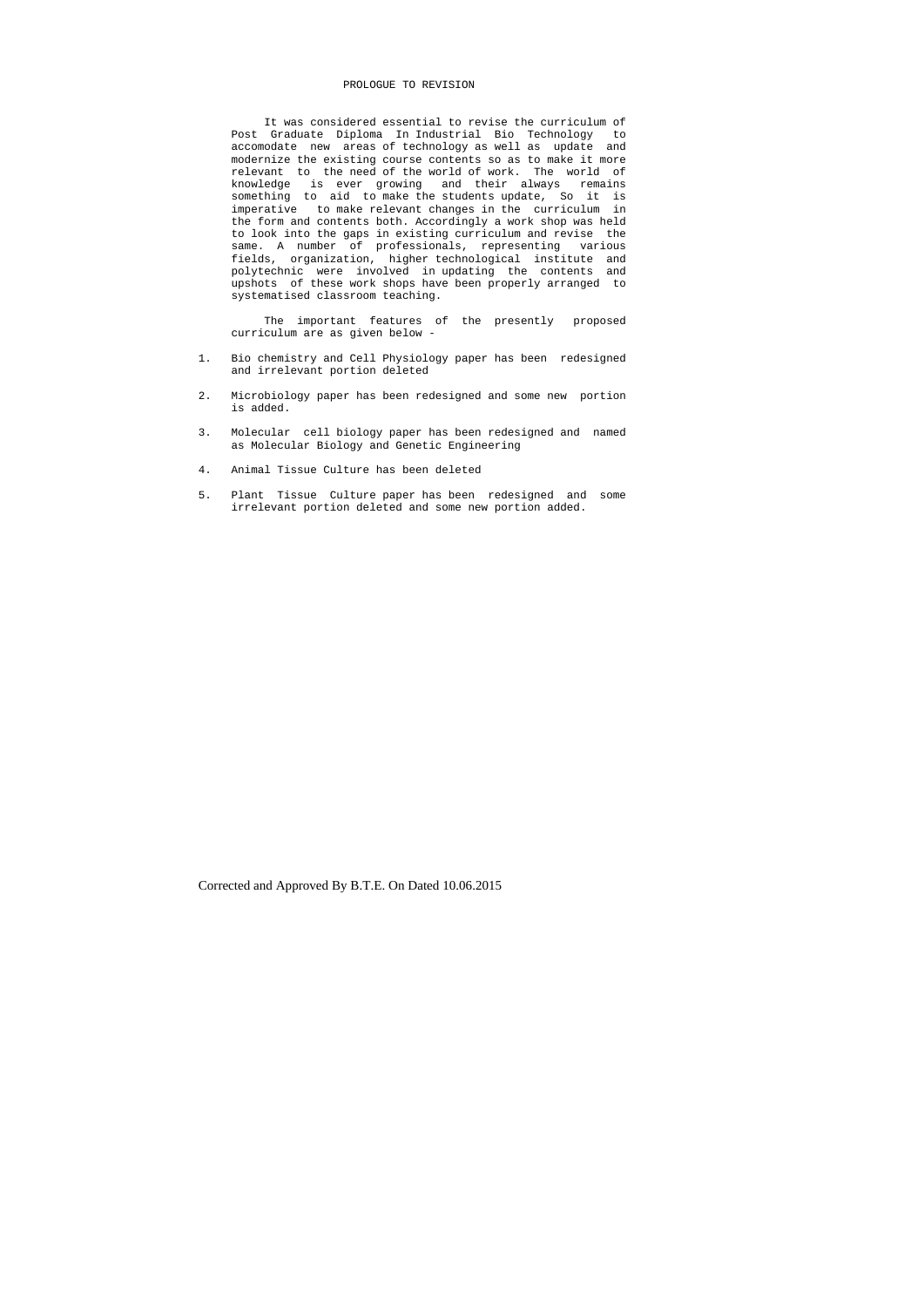#### LIST OF EXPERTS

 List of experts whose delibration helped the revision of curriculum for One Year Post Graduate Diploma In Bio Technology ( Tissue Culture) in a workshop held on 28.01.2002 at I. R. D. T.,U. P., Kanpur are honourably named below -

- 1. Dr. G. S. Randhawa Professor Bio Sciences and Bio Technology Deptt. I. I. T., Roorkee
- 2. Dr. Shubhjit Dutta Scientist Bio Technology Center Indian Institute of Pulse Research, Kanpur
- 3. Mrs. Shikha Sharma Lecturer -Bio Technology D. N. Polytechnic, Meerut
- 4. Dr. Har Govind Singh Lecturer - Chemistry Government Polytechnic, Faizabad
- 5. Er. Gurdeep Singh Director Institute of Research, Development & Training, U. P., Kanpur
- 6. Dr. Anita Bajpai Asstt. Professor Institute of Research, Development & Training, U. P., Kanpur List of experts whose delibration helped the revision of

 curriculum for One Year Post Graduate Diploma In Bio Technology ( Tissue Culture) in a workshop held on 28.11.2007 and 08.02.2008 at I. R. D. T.,U. P., Kanpur are

honourably named below -

- 1. Dr. P. Singh Professor Plant Breeding and Genetic Engineering Deptt. C. S. A., Kanpur
- 2. Dr. Gauri Shanker Retd. Professor Bio Technology Department H.B.T.I., Kanpur
- 3. Dr. H. M. Shukla Associate Professor Harticulture C. S. A., Kanpur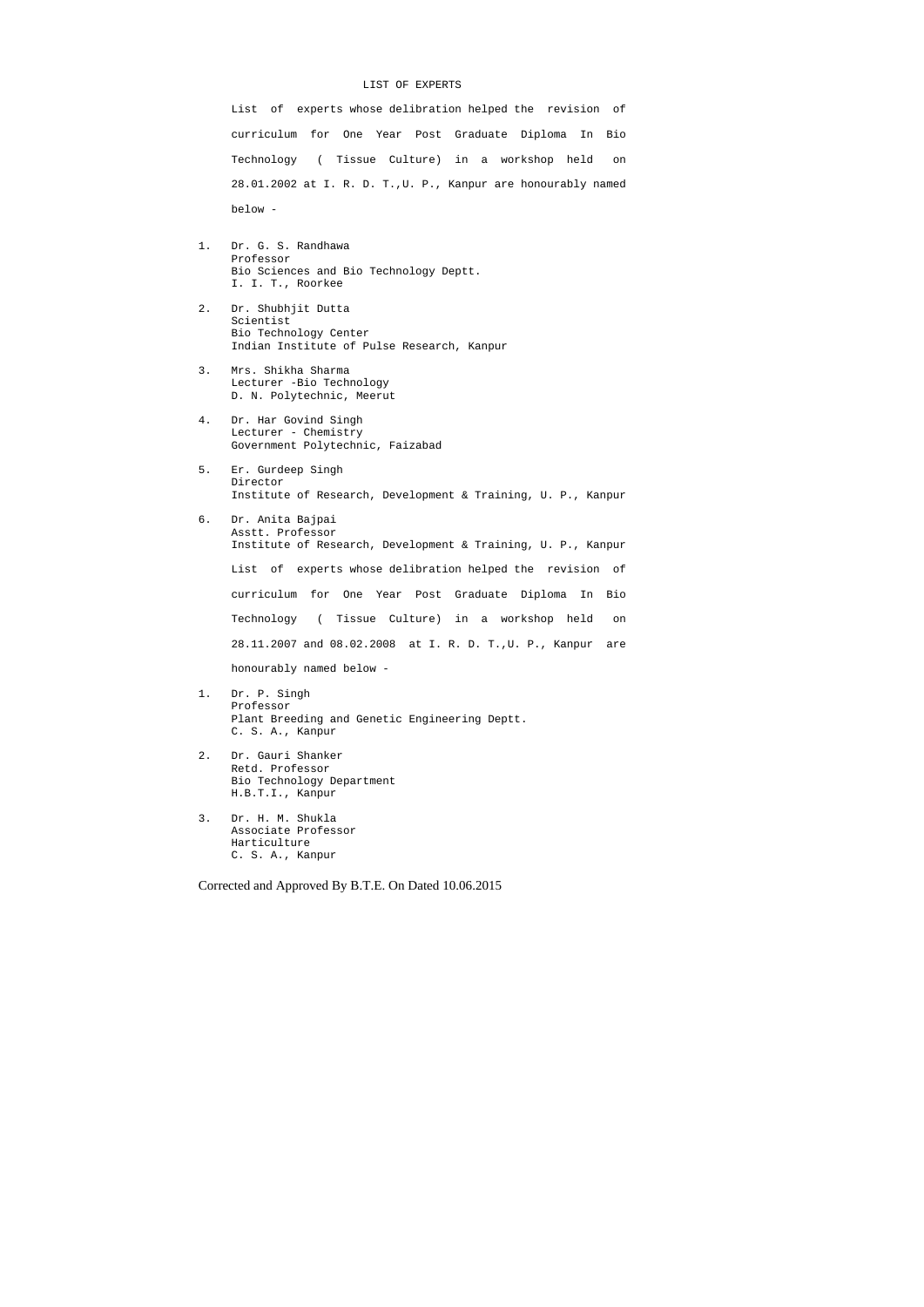- 4. Dr. S. P. Singh Associate Professor Animal Science & Husbandary Department C. S. A., Kanpur
- 5. Dr. Mukesh Mohan Assistant Professor Bio Chemistry Department C. S. A., Kanpur
- 6. Mr. Brijesh Singh Katiyar Assistant Professor Bio Technology Department H.B.T.I., Kanpur
- 7. Mr. Arun Kumar Lecturer Bio Tech. D. N. Polytechnic, Meerut
- 8. Shri Dhruv Narayan Assistant Professor I. R. D. T. U. P., Kanpur

 List of experts whose delibration helped the revision of curriculum for One Year Post Graduate Diploma In Bio Technology ( Tissue Culture) in a workshop held on 20.07.2010 at I. R. D. T.,U. P., Kanpur are honourably named below -

- 1. Dr. Shubhjeet Dutta Scientist, Bio Technology, I. I. P. R., Kanpur
- 2. Dr. Gauri Shanker Retd. Professor Bio Technology Department H.B.T.I., Kanpur
- 3. Dr. Shesh Mani Tripathi Associate Professor, Hoticulture C. S. A., Kanpur
- 4. Dr. H. M. Shukla Associate Professor Harticulture C. S. A., Kanpur
- 5. Mr. Brijesh Singh Katiyar Assistant Professor Bio Technology Department H.B.T.I., Kanpur
- 6. Mr. Arun Kumar Lecturer Bio Tech. D. N. Polytechnic, Meerut
- 7. Mr. Durgesh Chandra Assistant Professor I.R.D.T., Kanpur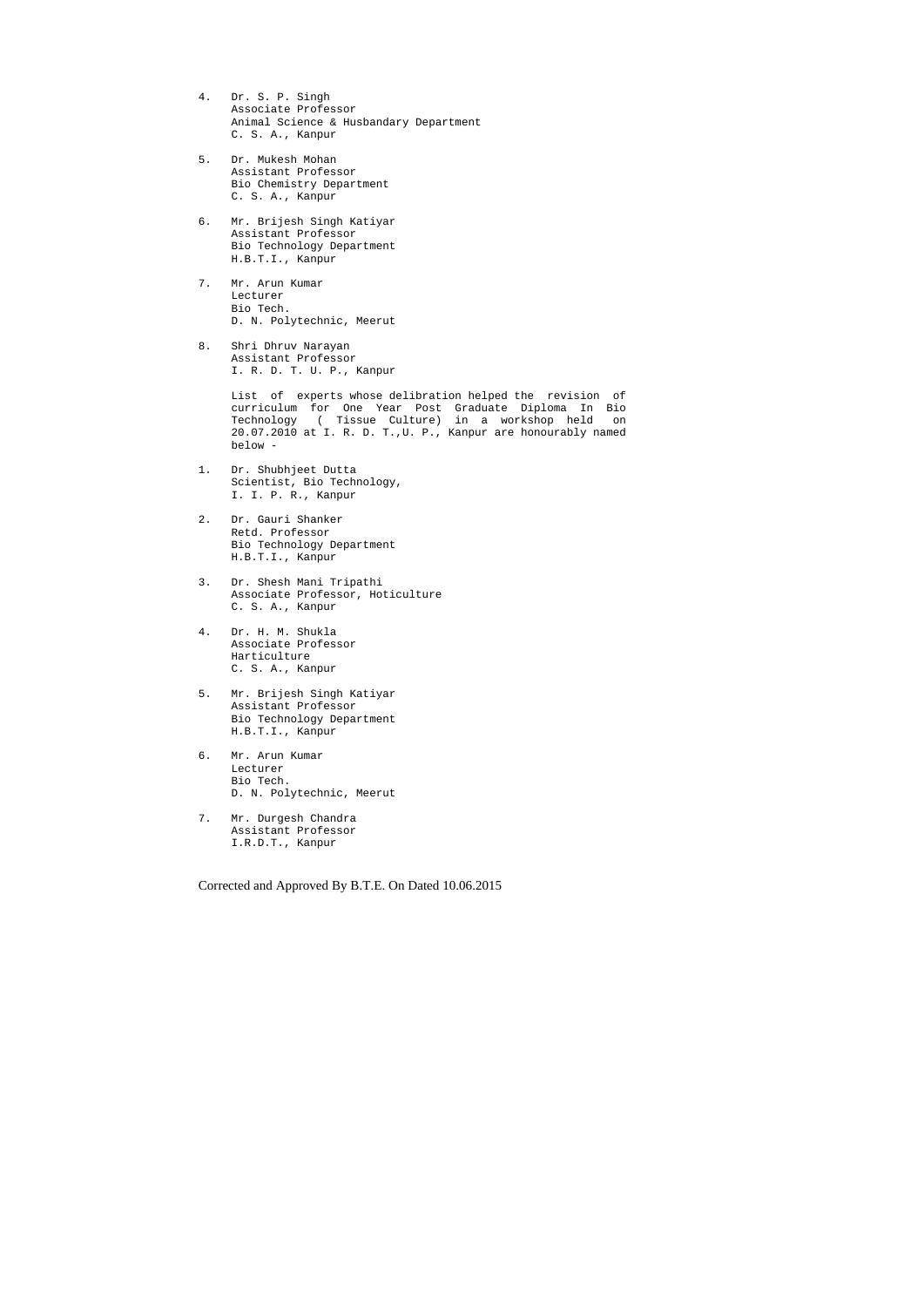8. Mr. M. P. Singh Professor I.R.D.T., Kanpur

> List of experts whose delibration helped the revision of curriculum for One Year Post Graduate Diploma In Bio Technology ( Tissue Culture) in a workshop held on 04.08.2010 at S.H.I.A.T.S., Nani, Allahabad are honourably named below -

- 1. Dr. Eapen P. Koshy Assistant Professor S.H.I.A.T.S., Allahabad (Formely Allahabad Agricultural Institute, Nani, Allahabad)
- 2. Mr. Om Hari Singh Lecturer, Agricultural Engg. G. G. Polytechnic, Allahabad
- 3. Mr. M. P. Singh Professor I.R.D.T., Kanpur

 List of experts whose delibration helped the revision of curriculum for One Year Post Graduate Diploma In Industrial Bio Technology in a workshop held on 26.11.2014 at I.R.D.T., U. P., KANPUR are honourably named below -

- 1. Mr. Brijesh Singh Katiyar Associate Professor Bio Technology Department H.B.T.I., Kanpur
- 2. Smt. Neeraja Srivastava Assistant Professor C.S.J.M. University, Kanpur
- 3. Ms. Poornima K. N. Scientist I.I.P.R, Kanpur
- 4. Shri M. S. Rajpoot Assistant Professor A.I.T.H., Kanpur
- 5. Shri Arun Kumar Lecturer D.N. Polytechnic, Meerut 6. Shri Litil Kumar H.O.D. (Electronics)
	- I.R.D.T., U.P., Kanpur

## LIST OF EXPERT (SEMESTER SYSTEM)

 List of experts whose delibration helped the revision of curriculum for One Year (Two Semester) Post Graduate Diploma In Bio Technology (Tissue Culture) in a workshop held on 27.04.2015 at I.R.D.T., U. P., KANPUR are honourably named below -

- 1. Shri Arun Kumar Lecturer D.N. Polytechnic, Meerut
- 2. Shri Litil Kumar H.O.D. (Electronics) I.R.D.T., U.P., Kanpur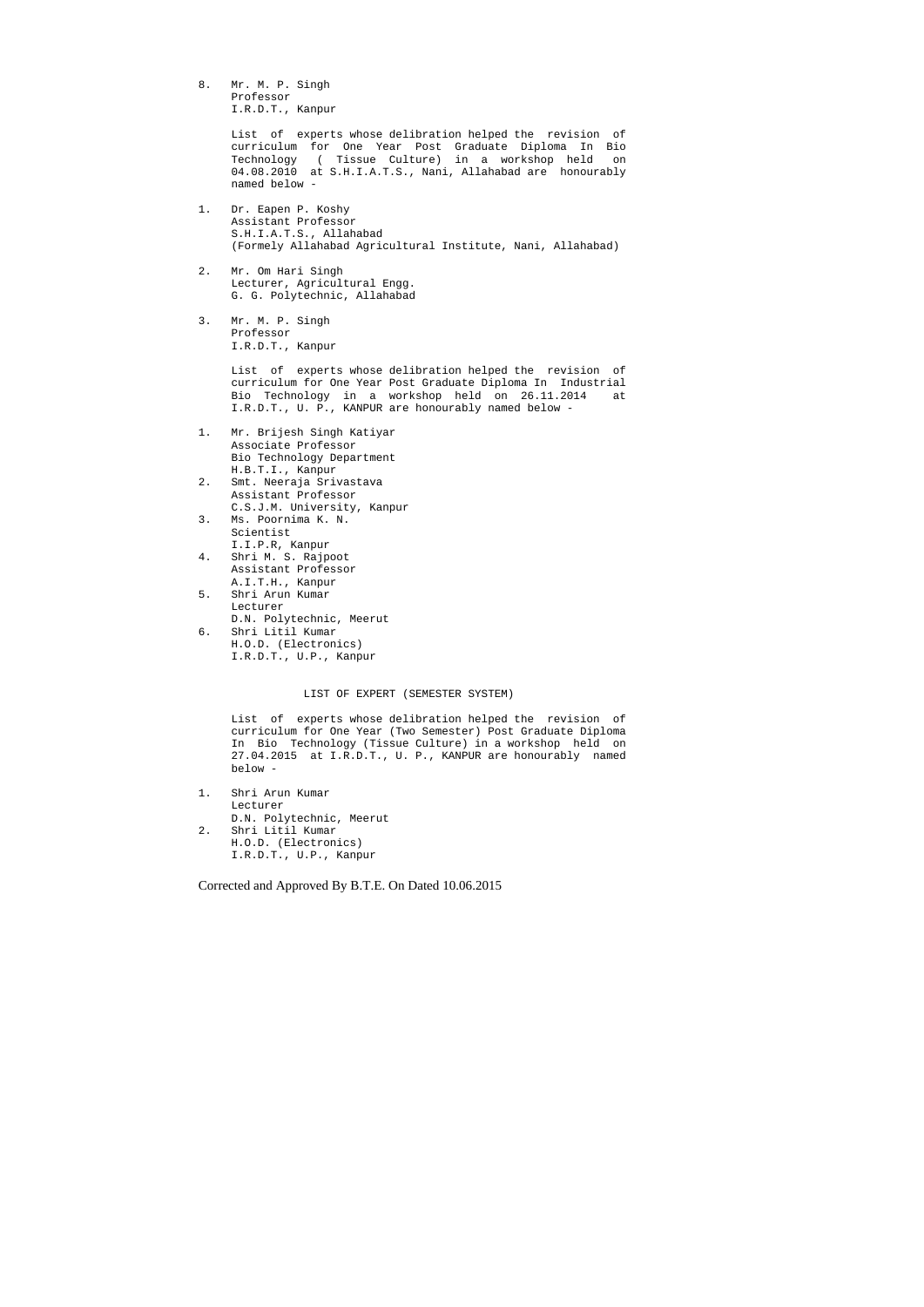#### PROFILE DEVELOPMENT

 A tool in the form of questionnaire for getting imformation about job potential, job opportunity and man power requirement and job activities of diploma holder in bio technology.

 The draft curriculum has been finalised and validated by sending a copy of it to various experts and teaching institutions. The comments received from them have been duly incorporated in the final curriculum document which contains following elements:

- 1. Employment opportunities and activity profile of diploma in Industrial Biotechnology
- 2. Broad Curriculum Objectives and learning experiences to be provided to the students by offering various subjects
- 3. Detailed time distribution in terms of lectures, tutorial and practical for each subject.
- 4. Study and Evaluation Scheme
- 5. Detailed Content details of various curriculum areas.
- 6. Resources and infrastructure required for effective implementation

 In order to expose the students to field practices and develop problem solving abilities in them, elements of project work of 6 period in a week has been kept in the curriculum. The Curriculum Development Centre of this Institute wishes to thank all those, who helped in designing the curriculum. It is hoped that this curriculum will be implemented in the spirit it has been designed and the teachers will provide appropriate learning experiences to students for the fulfillment of stated objectives and developing relevant competencies in the students.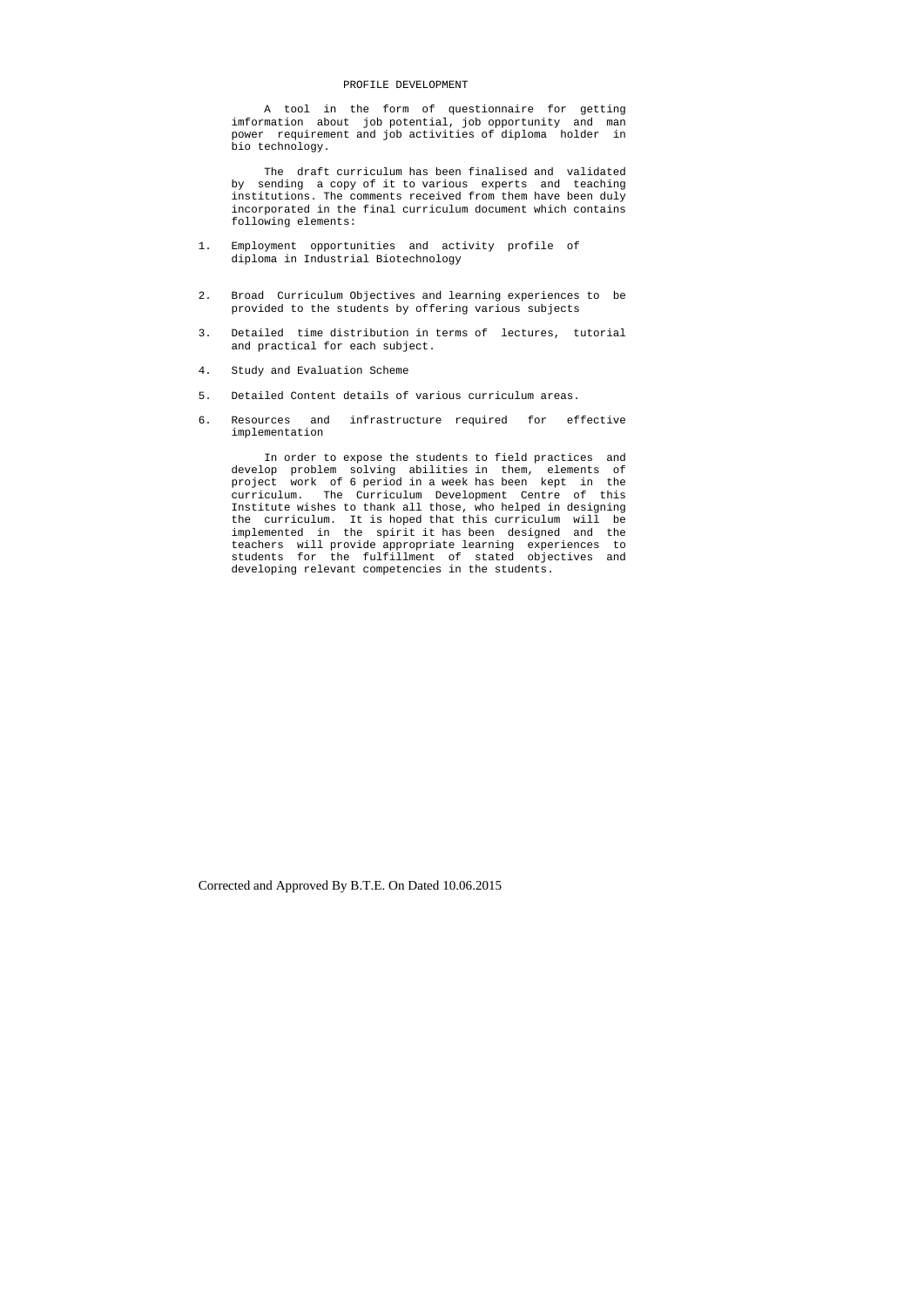#### EMPLOYMENT OPPORTUNITIES

 Micropropagation of true to type and disease free ornamental plants, fruit and forest trees in large number through tissue culture throughout the year has already been highly commercialized into multi million dollar industry in India and abroad. Various techniques of plant tissue and cell cultures viz; wide hybridization through embryo rescue, somatic cell hybridization, callus cultures from another culture, genetic engineering and genetic transformation are being extensively used for plant improvement synthetic/artificial seeds are being produced through somatic embryogenesis. The plant cells are grown in bioreactors for production of secondary plant metabolites and bioprocessing. The plants multiplied or regenerated through tissue cultures have to be suitably acclimatised and hardened for long distance transportation and field plantation, in green houses with controlled temperature, humidity and light regimes. Both imported and indigenously developed green house technology is in great demand for production of high valued ornamental and off season vegetables for export. Bioreactors and fermentors are being used for bulk production of biopesticides, biofertilizers, antibiotics, vitamins, amino acids, enzymes, and food processing using various micro-organisms. Animal cell culture has vast application and potential in human and animal health care diagnostic and pharmaceutical industries for production of diagnostic kits, antibodies, vaccines, drug testing embryo transfer technology and genetic engineering.

Keeping in view the application of industrial biotechnology in various biotechnological approaches for plant, animal and microbial improvement, production and utilization, considerable number of trained technicians are required to meet the research and development and industrial manpower requirements. It is anticipated that the technicians trained under this programme will find wage and self-employment opportunities in the following areas:

- 1. Plant propagation and improvement
- 2. Green house fabrication installations, operation and maintenance
- 3. Research and Development Activities in Universities and Institutes
- 4. Health care and pharmaceutical industries
- 5. Biopesticides and biofertilizer industries
- 6. Development departments and corporations of agriculture, horticulture and forestry etc.
- 7. Food industry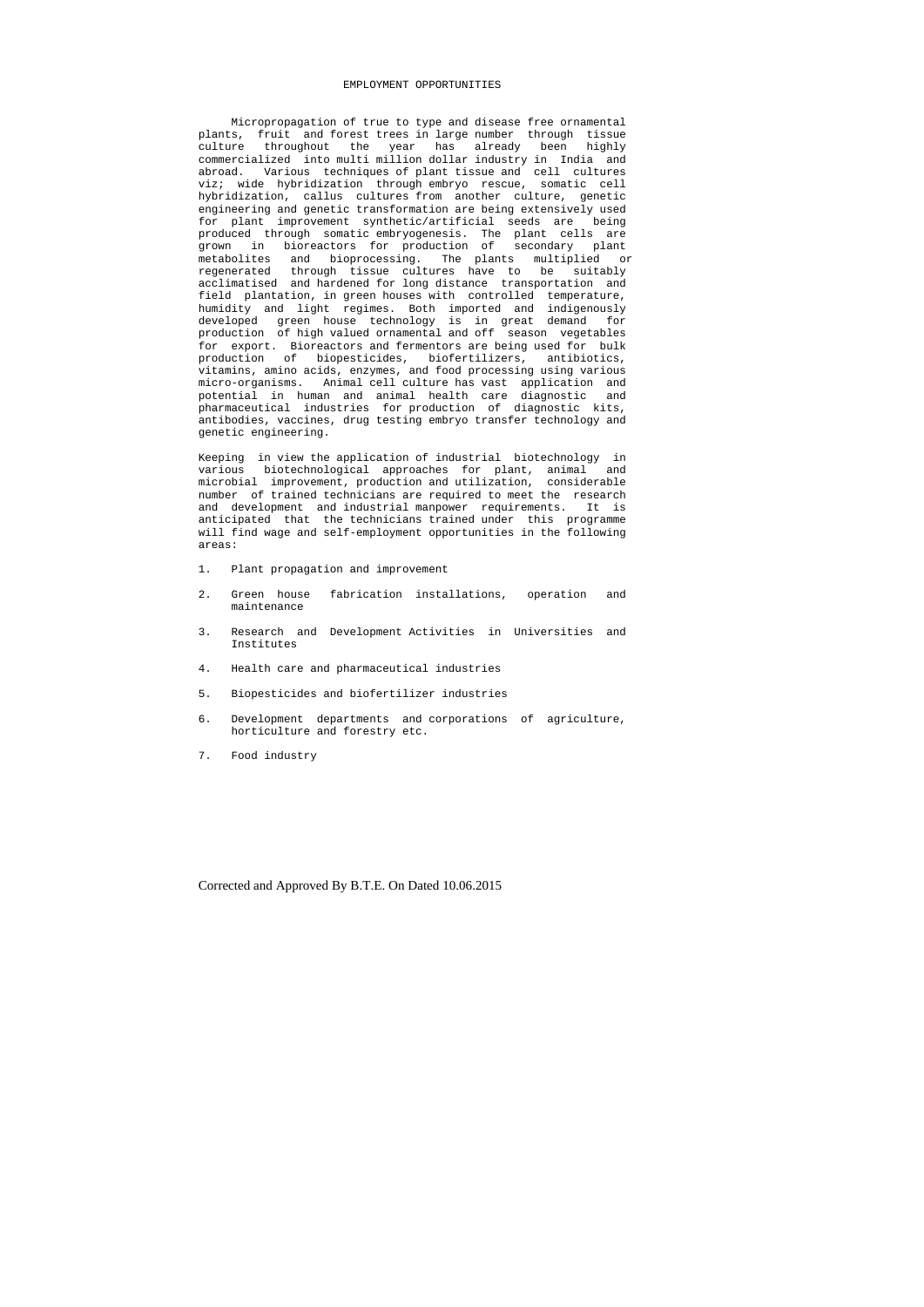## COMPETENCY PROFILES

- a) Basic understanding of bio technology and emphasis on specially on tissue culture
- b) Competency in establishment and maintenance of different related bio technology tissue culture laboratory, instruments, chemicals and different specialised techniques and green house
- c) Knowledge and skills in handling cell/tissue cultures in septic environment, instruments, chemicals and different specialised techniques.
- d) Competency for large scale production and utilization of plants, microbes and animal cells
- e) Ability to handle sophisticated instruments like fermentors, ELISA reader, fluorescent and phase contrast microscopy ultra centrifuges, UV/visible/ spectro photometer, HPLC and electrophorosis etc.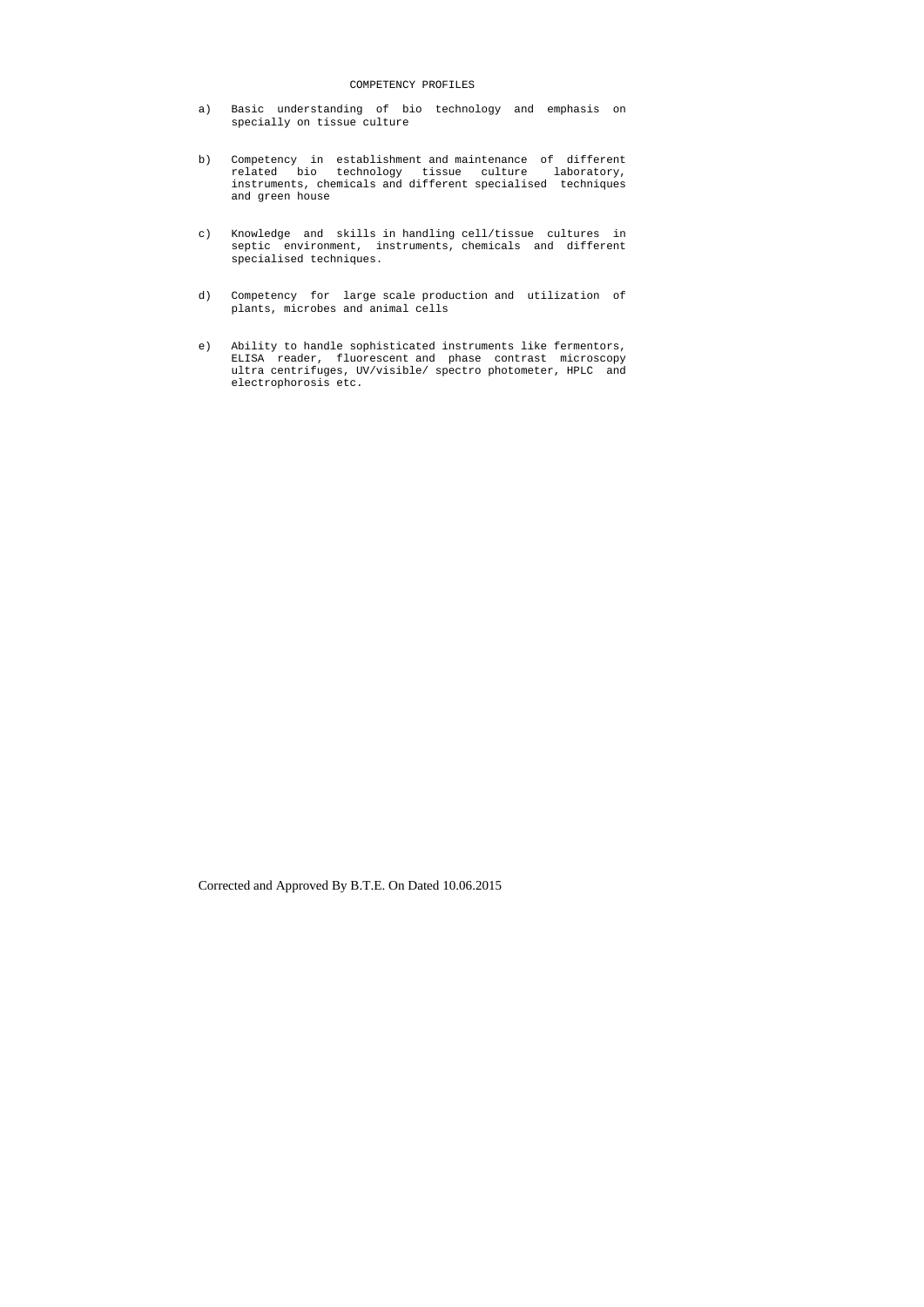**I Semester**

1.1 ANALYTICAL BIOCHEMISTRY

 L T P Periods/week 6 - 6

RATIONALE

 Basic knowledge about Analytical Biochemistry is essential for the students of diploma in Biotechnology (Tissue Culture). The elements of biomolecules, carbohydrate metabolism, lipid metabolism, enzymes, nitrogen metabolism, photosynthesis and physiology are important part of biochemistry which shall be taught to the students through this subject besides introduction about spectrophotometry, microscopes etc.

#### DETAILED CONTENTS

- 1. General principles of analytical biochemistry.
- 2. The concept of pH, Properties of water, dissociation and ionization of acids and bases, pKa, buffers adn buffering mechanisms, dissociations of amino acids and determination of pKa.
- 3. Structure of proteins and metabolism, carbohydrates and lipids.
- 4. Chromatography: principles and application of adsorption, partition, ion-exchange, gel filtration, affinity and high performance liquid chromatography.
- 5. Electrophoresis : moving boundry and zonal electrophoresis, paper and gel electrophoresis, isoelectric focusing technique.
- 6. Gel electrophoresis and centrifugation techniques and application
- 7. Electroanalytical methods.
- 8. Principles and applications of ultraviolet and visible light spectrophotometry, NMR spectroscopy, spectroflurmetry and atomic spectroscopy, mass spectroscopy.
- 9. Tracer technices, ELISA, RIA, IRMA, Scintillation counters.

## LIST OF PRACTICALS

- 1. To prepare various buffer solutions required for tissue culture and bio-chemical work.
- 2. Separation of leaf pigment adsorption chrnatigraogy.
- 3. Seperation of amino acids by TLC.
- 4. Qualitative and quantitative analysis of carbohydrates.
- 5. Determination of acid value of fat.
- 
- 6. Determination of iodine number of fat.<br>7. Qualitative and quantitative analysis Qualitative and quantitative analysis of proteins.
- 8. Estimation of Enzyme activity.<br>9. Protein purification by gel fi
- Protein purification by gel filtration chromate graphy.
- 10. Molecular weight determination of protein through SDS PAGE.
- 11. Centrifugation and separation of cell components.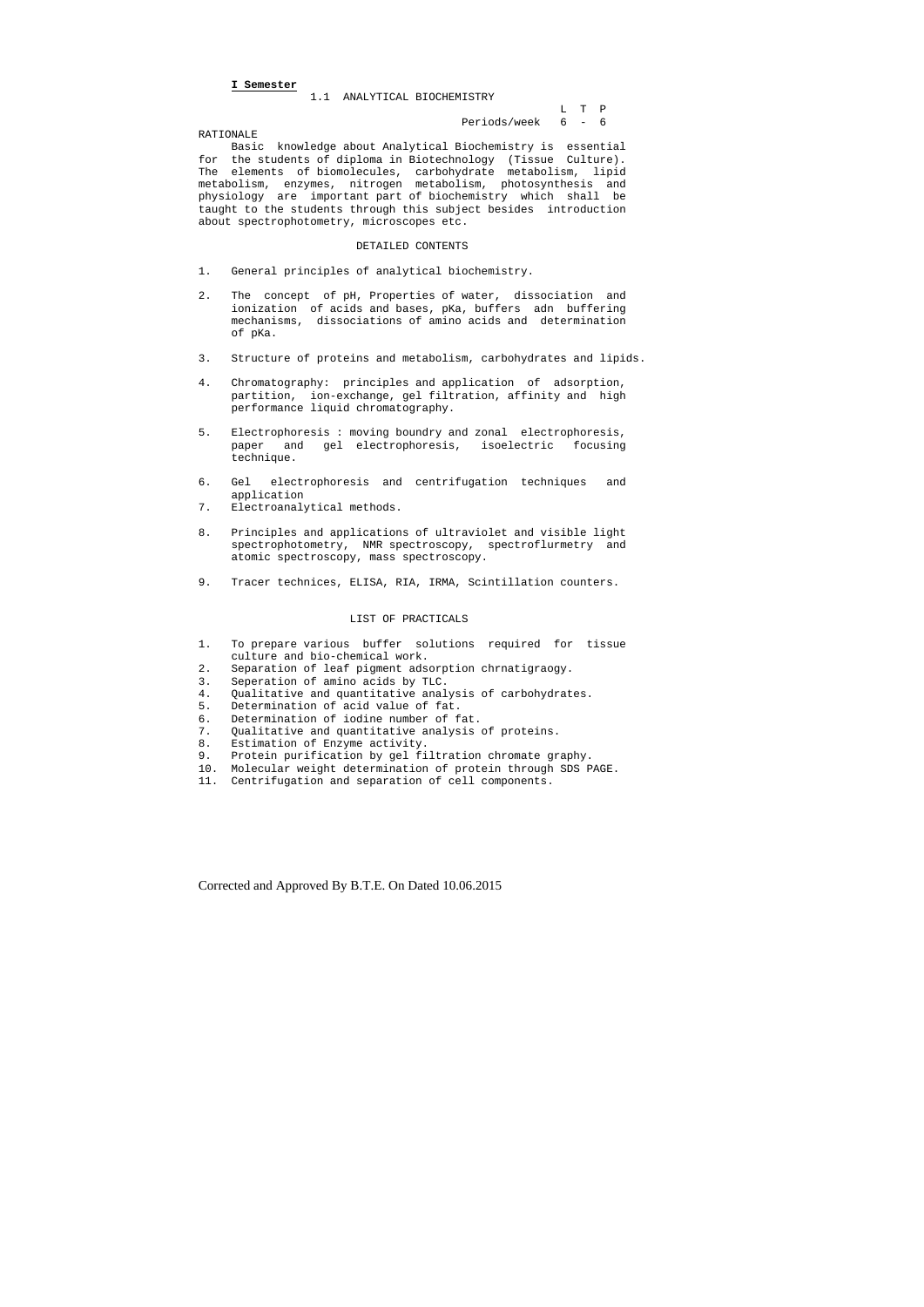L T P

```
 Periods/week 6 - 6
```
#### RATIONALE

 The course will deal with the knowledge of types of cells, composition, function and genome organization of various cell types and an acquaintance with manipulation of DNA.

## DETAILED CONTENTS

- 1. Introduction, Development, Present Status and Prospects of Mocular Biology and Genetic Engineering.
- 2. Replication of DNA,Types, Structure and properties of DNA and RNA and the genetic code.
- 3. Genome organization in viruses, Prokrayotes and eukaryotes.
- 4. Gene Expression; Central Dogma,Transcription, Translation, Regulation of Gene expression.
- 5. A brief account of repetitive DNA sequences, split genes, transposons.
- 6. Introduction to gene mapping, Genomics and Metabolomics, ionomics , phenomics and proteomics.
- 7. Fundamentals of recombinent DNA technology: DNA extraction, labelling of nucleic acids, Restriction endonucleases, cloning vectors, Isolation and cloning of genes,gene libraries.
- 8. Fundamentals of molecular techniques and their uses PCR, Agarose gel electrophotresis, documentation and blotting techniques.

### PRACTICALS

- 1. Isolation of plasmid DNA from E. Coli. (Transformed) cells.
- 2. Quantitation of nucleic acids by gel electrophoresis and spectrophotometry.
- 3. Isolation of DNA from plant and microbial cells.
- 4. Spectrophotometric Determination of melting temperature of DNA.
- 5. Demonstration of digestion of DNA by restriction endo nuclease and agarose gel electrophoresis.
- 6. Isolation of RNA.
- 7. Mutation in yeast by physical multagenic agents.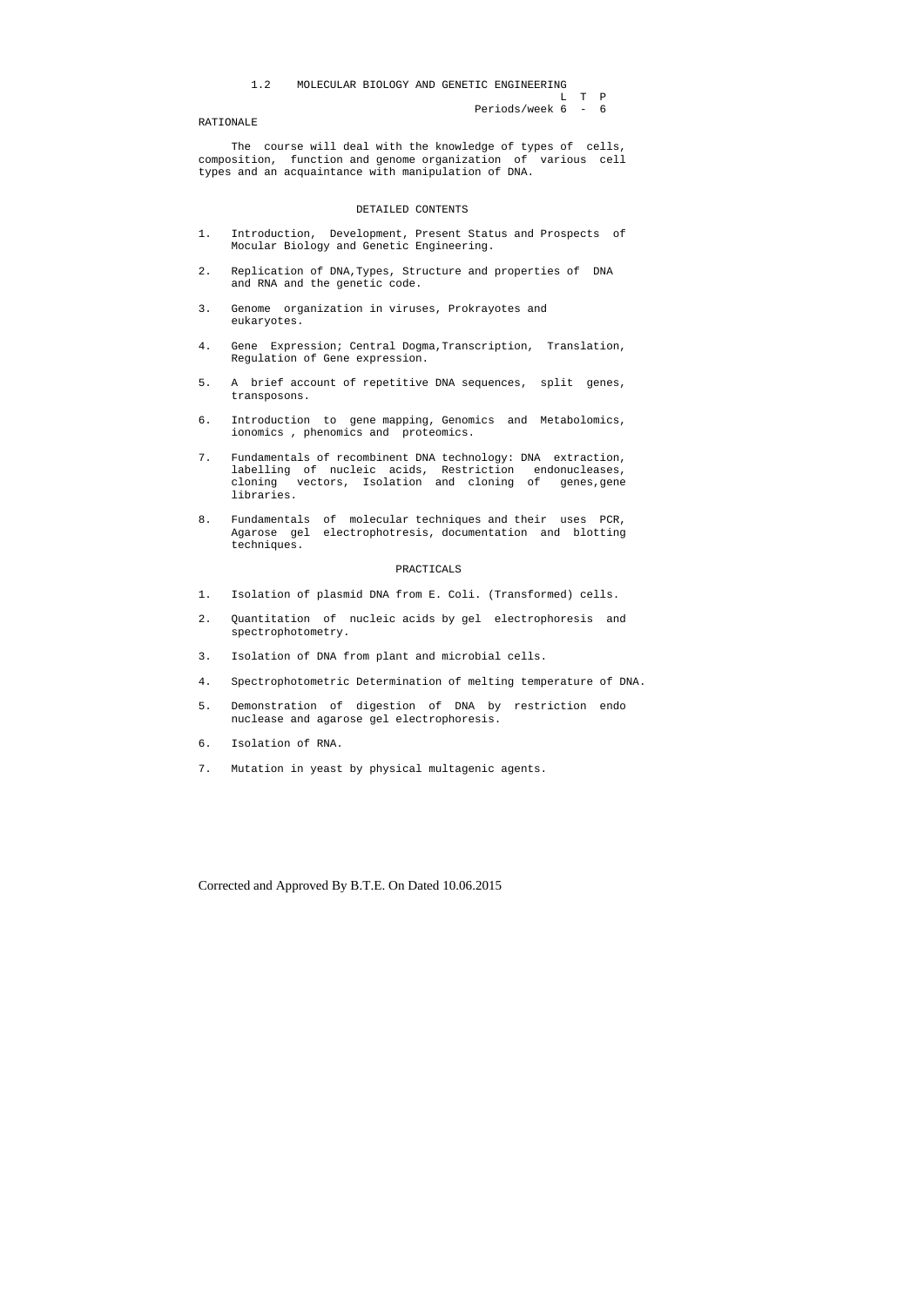### 1.3 INDUSTRIAL MICROBIOLOGY

## L T P periods/week 6 - 6

#### RATIONALE

 In order to exploit medicinal and industrial application of cellular processes in tissue culture it is essential to undertstand the basic concepts of cell structure, function and interactions in microbes. This subject has been designed giving more emphasis on fundamentals of various principles involved. Students will be able to utilize their skill in the application of microbial techniques towards commercial application.

#### DETAILED CONTENTS

- 1. Microbial growth and nutrition, Fermentation Media.
- 2. Microbial metabolism, Glycolysis, TCA and Secondary metabolism path way.
- 3. Classes and properties of micro-organisims relevant to water, food, alcohal, dairy bio fertilizer and bio opertative industries etc.Industrial microorfanisms, important for water, food alcohol, dairy, biofertilizer biopesticide industries, etc..
- 4. Fermentation systems, Aerobic and anaerobic, Solid and submerged, Surface culture.
- 5. Downstream processing, Bioreactors types and uses. step and methods.
- 6. Microbial enzymes, Pralease, Amylates, Lipates and their appliaction.
- 7. Fuels and industrial products Ethanal, Acetone, Butanol.
- 8. Health care products, Therapeutic and Antibiatics.
- 9. Food and beverages fermentaions Systems.
- 10. Food additives, Vitamins and Aminoacids.
- 11. Down Stream processing : Steps and Methods.
- 12. Waste water treatment : Characterization techniques and Methods.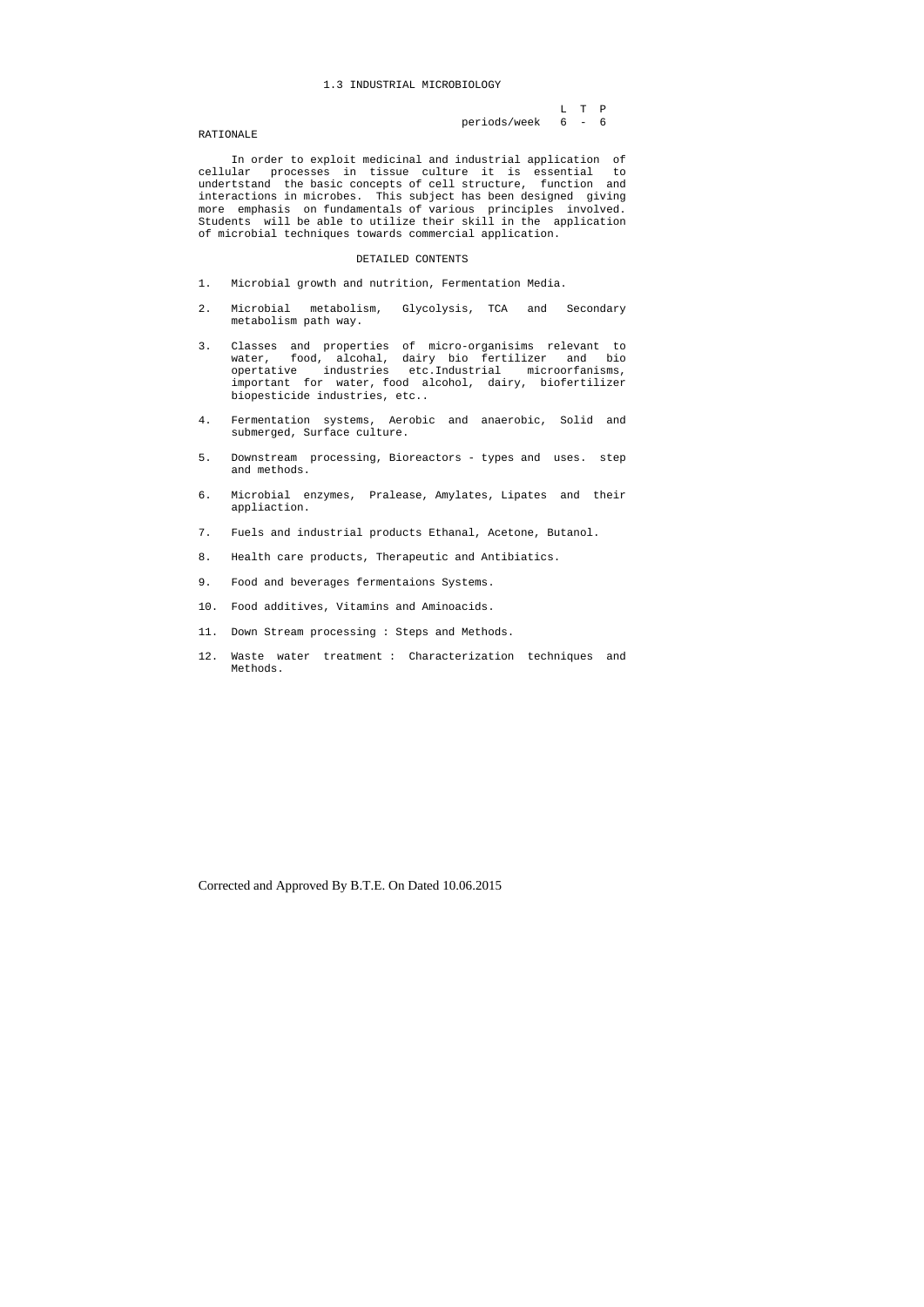## LIST OF PRACTICALS

- 1. Sterilization of glasswares and preparation of culture media for microbial growth.
- 2. Simple and differential stanining of different micro organisms.
- 3. Microbial growth measurement by different dry weight (Counting, O D., measurement).
- 4. Effect of pH temperature and substractcone on growth of microorganisms.
- 5. Fermentative production of alcohol.
- 6. Determination of total dissolved solids of water.
- 7. Determination of biological oxygen demand (BOD) of water.
- 8. Determination of chemical oxygen demand (COD) of water.
- 9. Calony characterzation of micro organisms.
- 10. Microscopit determination of shape and size of yeast cell.
- 11. Screening and isolation of Azato dictes.
- 12. Maintenance of culture on agar medium.
- 13. Production of invertate enzyme.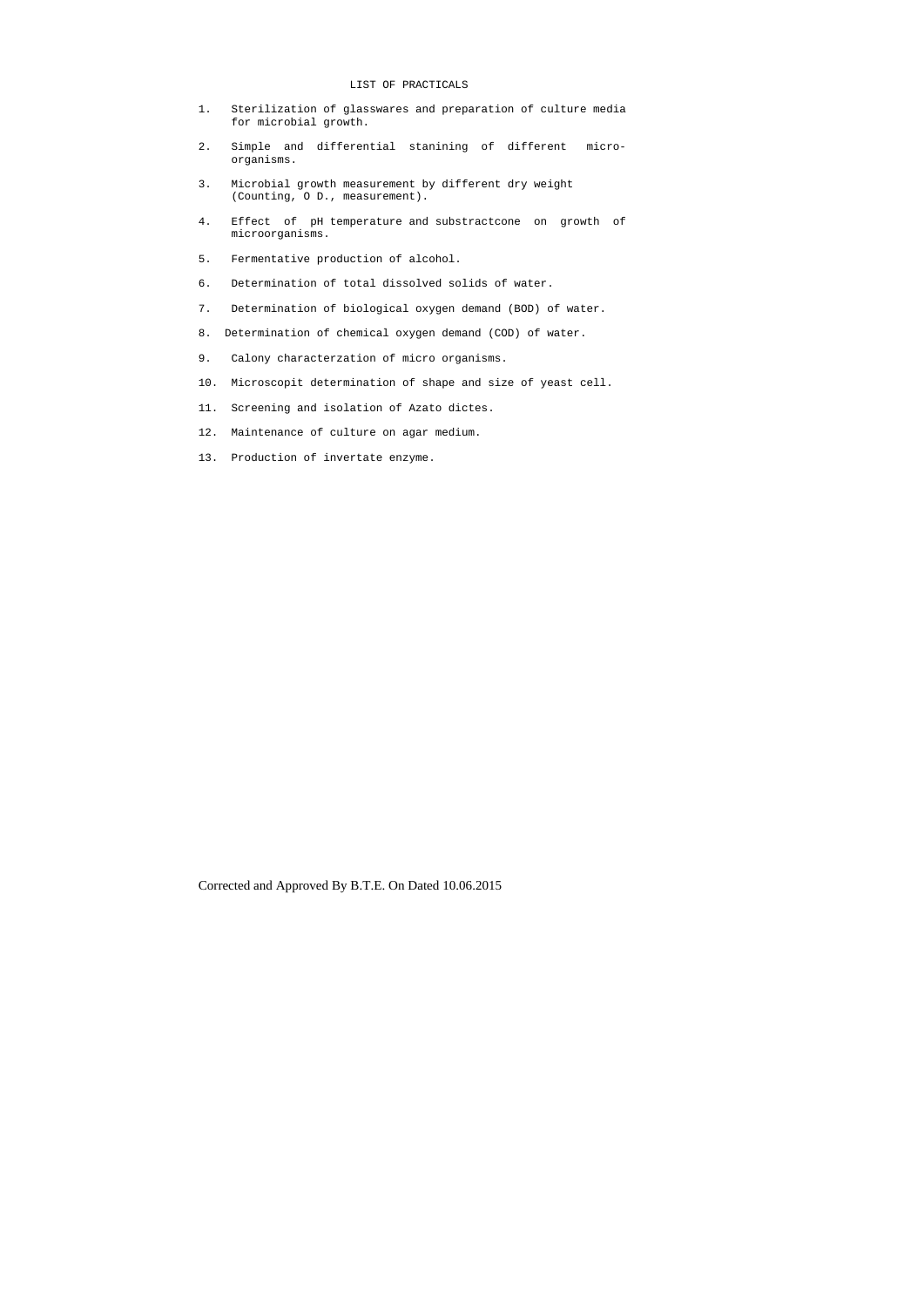### 1.4 PLANT TISSUE CULTURE TECHNOLOGY

 L T P Periods/week 6 - 6

### RATIONALE

 Since the students will be engaged in the use of Tissue Culture in biotechnology, the fundamentals of Tissue Culture Technology will help them to gain knowledge and skill in Plant Tissue Culture which can be used for improvement of varities of crops, e.g., grain quality, fibre quality, disease resistance insect resistance, herbicide resistance etc.

#### DETAILED CONTENTS

- 1. Introduction: Definition, history, present status, future prospects of tissue culture, Cell totipotency.
- 2. Composition of different culture Media, Role of chemicals and growth regulators in tissue culture.
- 3. Sterilization of media, tissues and other accessories, Inoculation of cultures.
- 4. Callus Induction and plant regeneration. Organogenesis and Embryogensis.
- 5. Suspension culture, Protoplast isolation, culture and fusion.
- 6. Clonal propagation : Shoot-tip and axillary bud culture.
- 7. Techniques of cell and tissue culture: Preparation of explant materials, initiation of cultures, micropropagation through organogensis and embryogensis, artificial seeds.
- 8. Anther Culture: Development of haploids, diploidization and its applications.
- 9. Embryo culture.
- 10. Somaclonal variations and in vitro selections towards crop improvement.
- 11. Industrial appliction of plant tissue culture for production of Secondary metabolites.
- 12. Plant biotechnology and crop improvement for grain quality, fiber quality, disease resistance, insect resistance, herbicide resistance, stress resistance (basic outlines).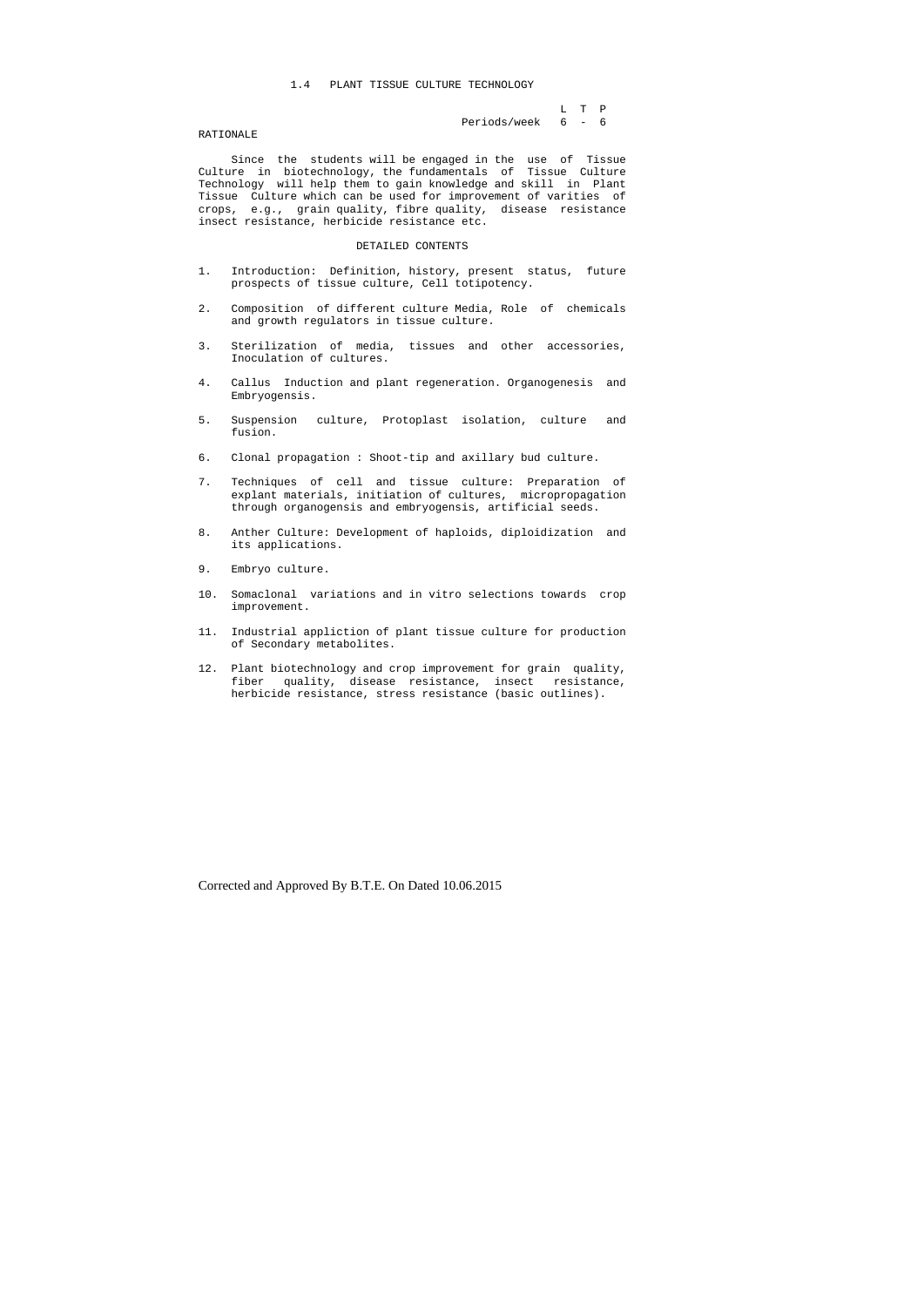#### PRACTICALS

- 1. Orientation : Introduction to tissue culture laboratory; washing chamber, media preparation laboratory, transfer laboratory, sterlization laboratory inoculation laboratory, culture room.
- 2. Tissue culture requirements; glass ware, water distillation Unit, chemicals, instruments; Autoclave, pH meter, sterile air flow chamber (Laminar flow).
- 3. Preparation of Media.
- 4. Sterlization: Media, Explant,glassware.
- 5. Inoculation, Callus Induction and clonal propagation.
- 6. Subculturing and Regeneration of roots, shoots and plants.
- 7. Preparation of regenerated plants for hardening.
- 8. Protoplast Isolation and culture(demonstration).
- 9. Induction of embryogenic callus and encapsulation of artificial seeds.
- 10. Anther culture: Regeneration of plants from anthers/pollens.
- 11. Agrobacterium mediated transformations (demonstration).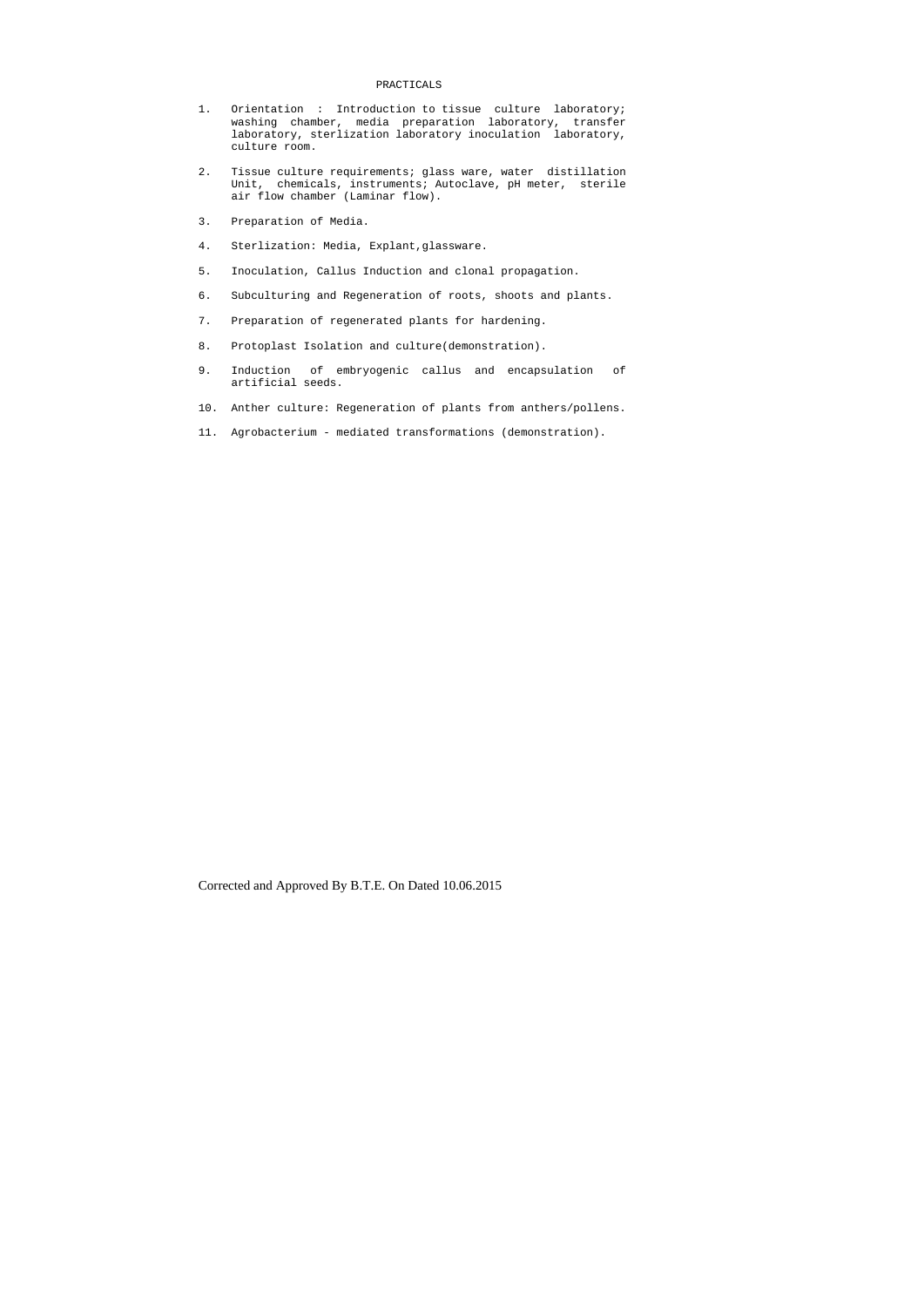#### **II Semester**

| 2.1 GREEN HOUSE TECHNOLOGY |                    |       |  |
|----------------------------|--------------------|-------|--|
|                            |                    | L T P |  |
|                            | Periods/week 6 - 6 |       |  |

#### RATIONALE

 After passing the programme the students will have to work in green house or some of them may opt to start their own green house. Appropriate knowledge and relevant skills are necessary in order to establish and maintain the green houses. The course will help to plan and fabricate suitable green house with controlled environmental parameters for different climatic zones to harden tissue culture derived plants and grow high value ornamentals, cut flowers and vegetables to meet market demand in off season and, export.

## DETAILED CONTENTS

- 1. Environmental parameters for optimum plant growth.
- 2. Photoperiodism, vernalization.
- 3. Green House and polyhouse materials, designs & fabrication.
- 4. Cooling, shading, misting, drip irrigation,fertilization and fumigation.
- 5. Recording and Computerisation of environmental parameters and cultural operations.
- 6. Hydroponics.
- 7. Pots, potting mixtures and soil sterilization.
- 8. Cultivation of Horticultural plants.
- 9. Hardening of tissue culture derived horticultural plants.
- 10. Post harvest technology.
- 11. Packaging and transportation.
- 12. Intellectual Property Rights.

#### PRACTICALS

- 1. Raising of off-season nursery in poly houses.
- 2. Preparation of tissue culture derived plants for hardening.
- 3. Preparation of soil mix and sterilization.
- 4. Hardening of tissue culture derived plants.
- 5. Soil culture and hydroponics, sand culture of roses and selected vegetables in green house.
- 6. Harvesting, preparation, cooling of cut flowers and vegetables.
- 7. Packing and transportation (Demonstration only).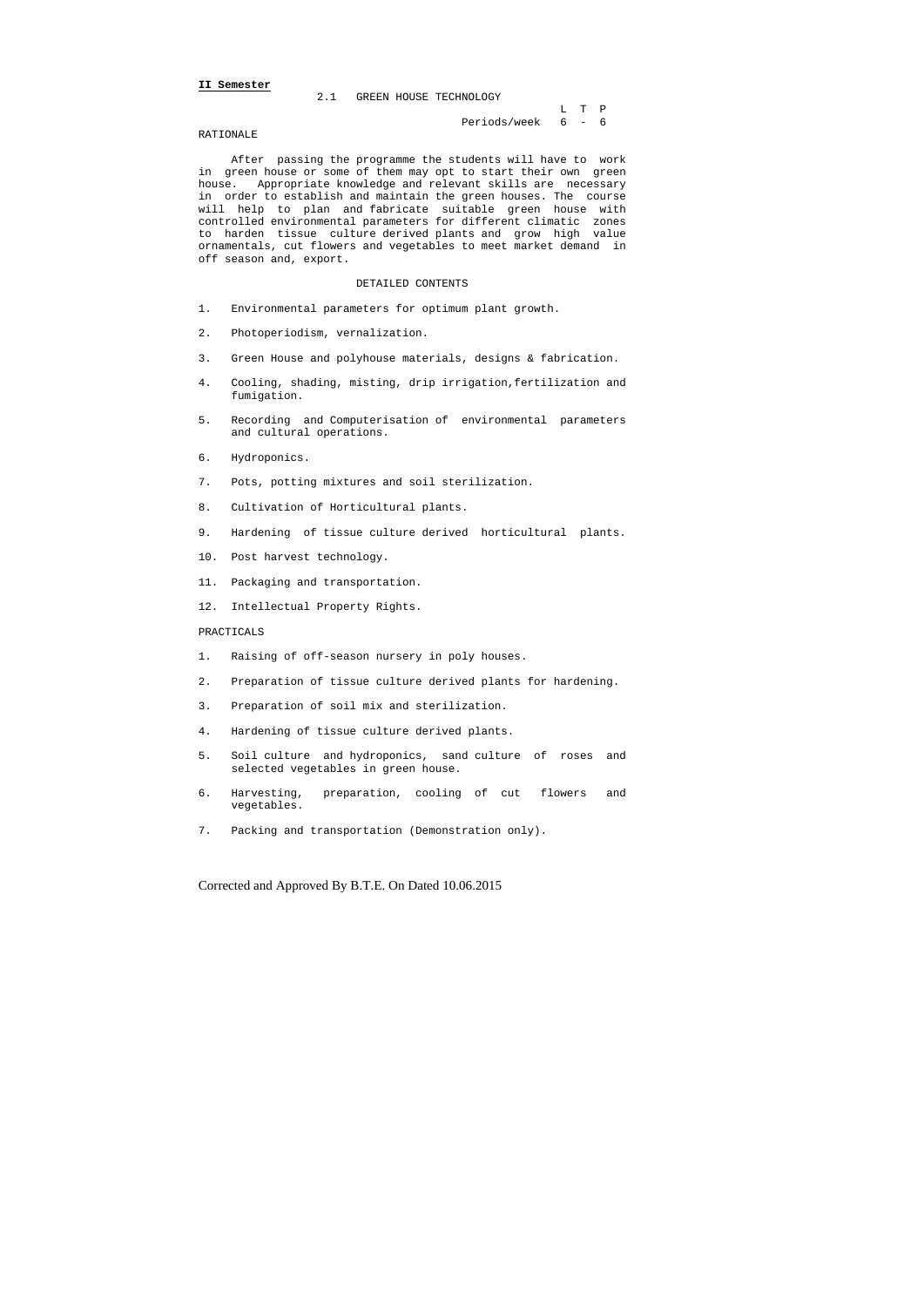L T P  $4 - -$ 

## 2.2 ENVIRONMENTAL EDUCATION & DISASTER MANAGEMENT

### RATIONALE:

 A diplima student must have the knowledge of different types of pollution caused due to industrialisation and construction activities, so as he may help in balancing of eco-system and control pollution by providing controlling measures. They should be also aware of the environmental laws for effectively controlling the pollution of environment. The topics are to be taught in light of legislation Para-3.

|  | TOPIC WISE DISTRIBUTION OF PERIODS: |  |  |
|--|-------------------------------------|--|--|
|--|-------------------------------------|--|--|

| SL. NO. | TOPIC                           | L  | т | Ρ |
|---------|---------------------------------|----|---|---|
|         | Introduction                    | 6  |   |   |
| 2.      | Pollution                       | 4  |   |   |
|         | 2.1 Water Pollution             | 8  |   |   |
|         | 2.2 Air Pollution               | 8  |   |   |
|         | 2.3 Noise Pollution             | 4  |   |   |
|         | 2.4 Radio Active Pollution      | 6  |   |   |
|         | 2.5 Solid Waste Management      | 6  |   |   |
| 3.      | Legislations                    | 4  |   |   |
| 4.      | Environmental Impact Assessment | 4  |   |   |
| 5.      | Disaster Management             | 6  |   |   |
|         | TOTAL                           | 56 |   |   |

- 2.1 WATER POLLUTION :
- Factors contributing water pollution and their effect.

#### DETAILED CONTENTS

- 1. INTRODUCTION :
- Basics of ecology, Ecosystem, Biodiversity Human activities and its effect on ecology and eco system, different development i.e. irrigration, urbanization, road development and other engineering activities and their effects on ecology and eco system, Mining and deforestation and their effects.
- Lowering of water level , Urbanization.
- Biodegradation and Biodegradibility, composting, bio remediation, Microbes .Use of biopesticidies and biofungicides.
- Global warning concerns, Ozone layer depletion, Green house effect, Acid rain,etc.
- 2. POLLUTION :

 Sources of pollution, natural and man made, their effects on living environments and related legislation.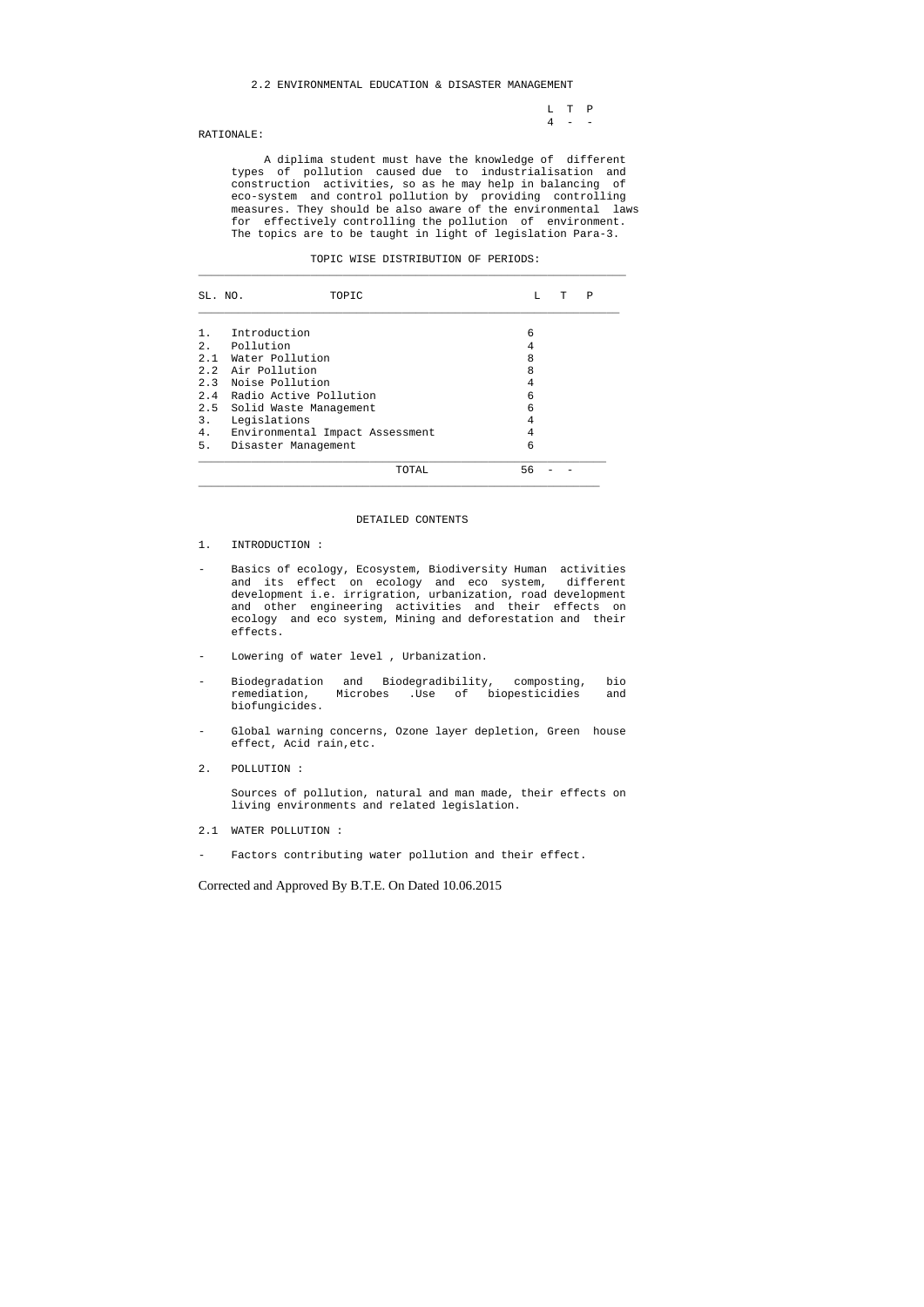- Domestic waste water and industrial waste water. Heavy metals, microbes and leaching metal.
- Physical, Chemical and Biological Characteristics of waste water.
- Indian Standards for qulity of drinking water.
- Indian Standards for quality of treated waste water.
- Treatment methods of effluent (domestic waste water and industrial/ mining waste water), its reuse/safe disposal.
- 2.2 AIR POLLUTION :

 Definition of Air pollution, types of air pollutants i.e. SPM, NOX, SOX, GO, CO2, NH3, F, CL, causes and its effects on the environment.

- Monitoring and control of air pollutants, Control measures techniques. Introductory Idea of control equipment in industries i.e.
	- A. Settling chambers
	- B. Cyclones
	- C. Scrubbers (Dry and Wet)
	- D. Multi Clones
	- E. Electro Static Precipitations
	- F. Bog Fillers.
- Ambient air qulaity measurement and their standards.
- Process and domestic emission control
- Vehicular Pollution and Its control with special emphasis of Euro-I, Euro-II, Euro-III and Euro IV.
- 2.3 NOISE POLLUTION :

Sources of noise pollution, its effect and control.

2.4 RADISACTIVE POLLUTION :

 Sources and its effect on human, animal, plant and material, means to control and preventive measures.

2.5 SOLID WASTE MANAGEMENT :

 Municipal solid waste, Biomedical waste, Industrial and Hazardous waste, Plastic waste and its management.

3. LEGISLATION :

 Preliminary knowledge of the following Acts and rules made thereunder-

- The Water (Prevention and Control of Pollution) Act 1974.
- The Air (Prevention and Control of Pollution) Act 1981.
- The Environmental Protection (Prevention and Control of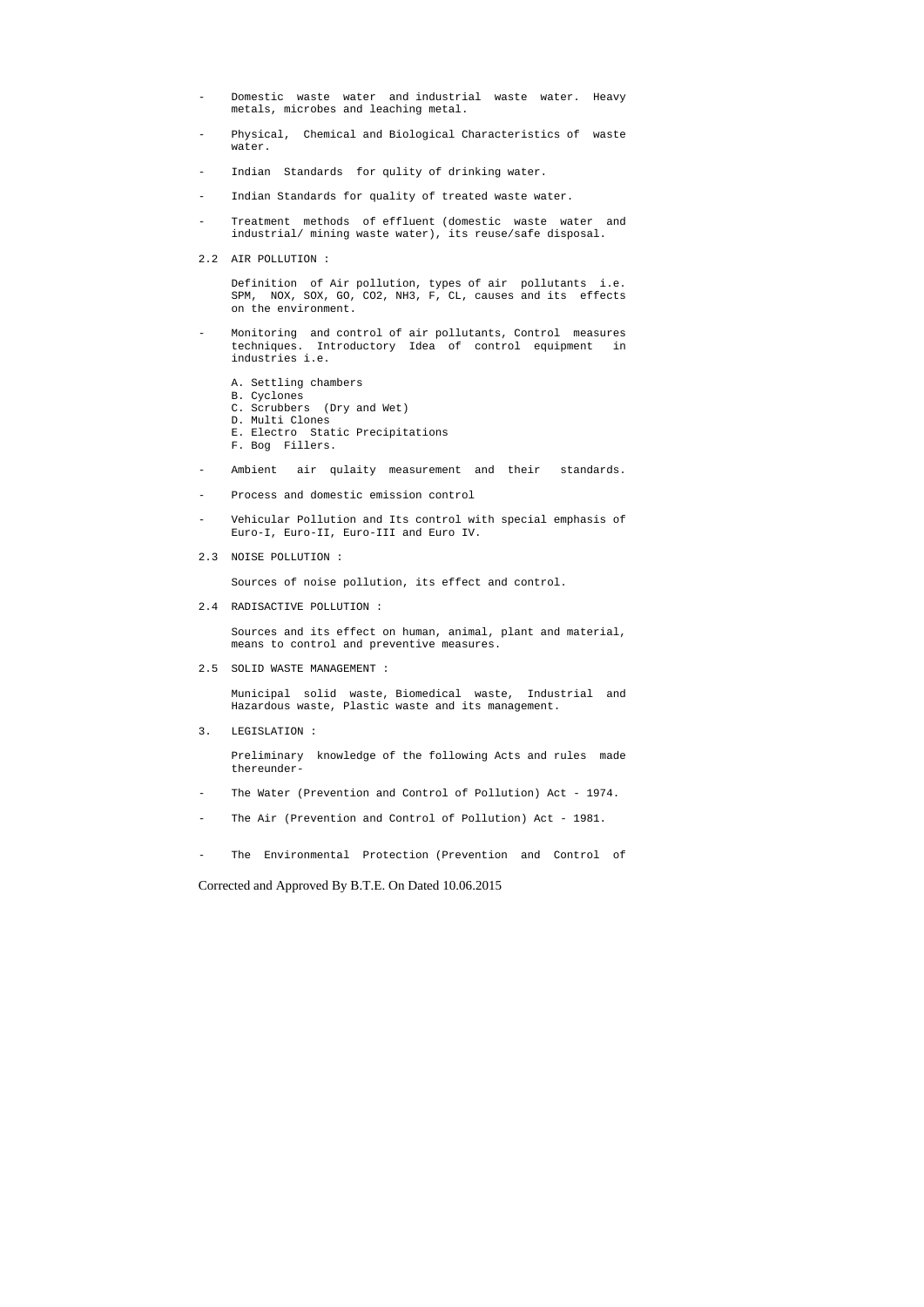Pollution) Act -1986. Rules notified under EP Act - 1986 Viz.

- # The Manufacture, Storage and Import of Hazardous Chemical (Amendment) Rules, 2000
- # The Hazardous Wastes (Management and Handling ) Amendment Rules, 2003.
- # Bio-Medical Waste (Management and Handling) (Amendment) Rules, 2003.
- # The Noise Pollution (Regulation and Control) (Amendment) Rules, 2002.
- # Municipal Solid Wastes (Management and Handling) Rules, 2000.
- # The Recycled Plastics Manufacture and Usage (Amendment) rules, 2003.
- 4. ENVIRONMENTAL IMPACT ASSESSMENT (EIA) :
- Basic concepts, objective and methodology of EIA.
- Objectives and requirement of Environmental Management System (ISO-14000) (An Introduction).

## 5. DISASTER MANAGEMENT :

 Definition of disaster - Natural and Manmade, Type of disaster management, How disaster forms, Destructive power, Causes and Hazards, Case study of Tsunami Disaster, National policy- Its objective and main features, National Environment Policy, Need for central intervention, State Disaster Authority- Duties and powers, Case studies of various Disaster in the country, Meaning and benifit of vulnerability reduction, Factor promoting vulnerability reduction and mitigation, Emergency support function plan.

 Main feature and function of National Disaster Management Frame Work, Disaster mitigation and prevention, Legal Policy Frame Work, Early warning system, Human Resource Development and Function, Information dissemination and communication.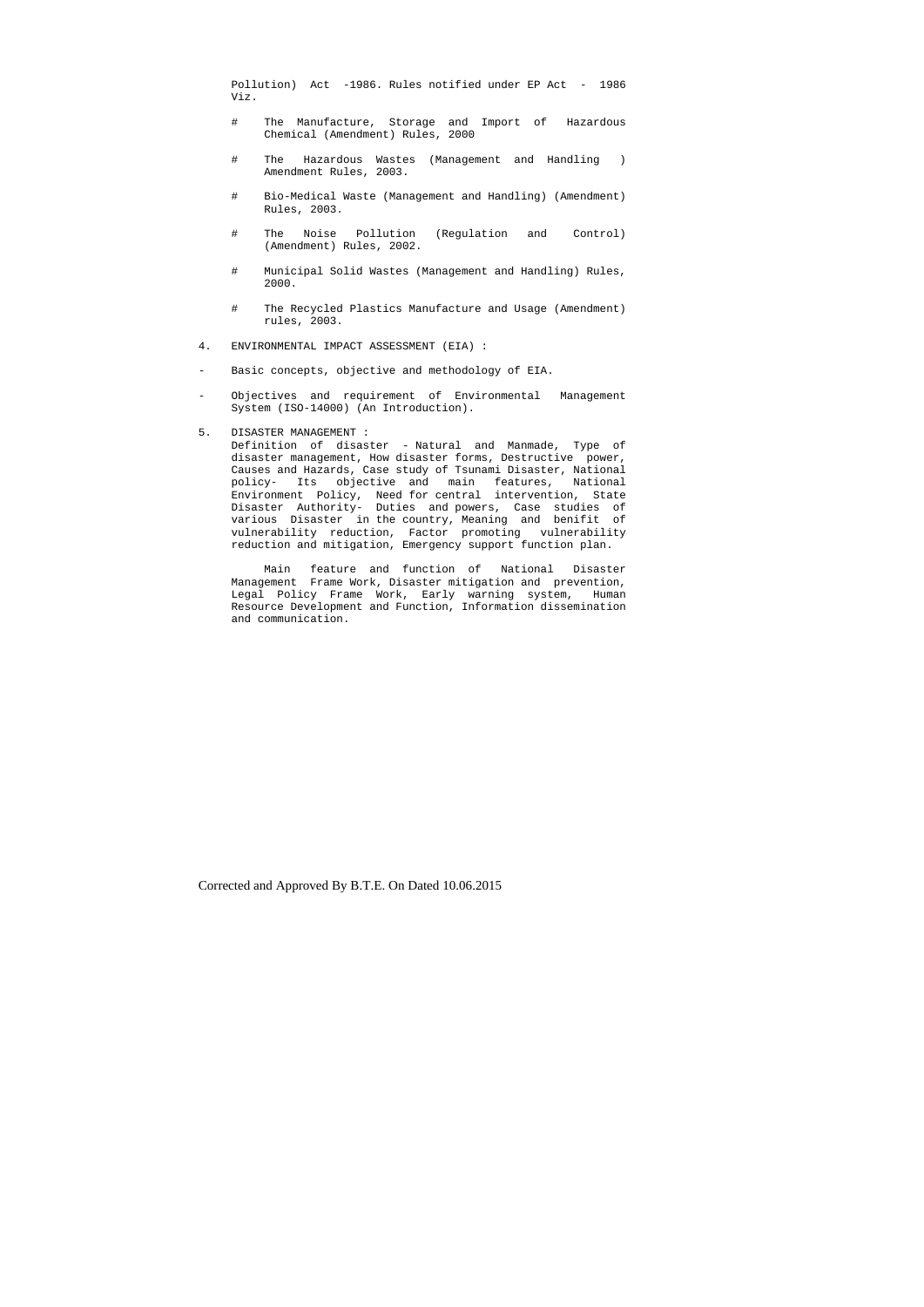L T P  $-$  24

2.3 PROJECT WORK

 The purpose of introducing project work is to enable the students to apply the knowledge, skills and attitudes, acquired during the entire course, to the solution of specific problems related to practical world of work. It is expected that students will be sent to various organisations at a stretch for 8 weeks and be asked to take up any live problem of the organisation as project work. Students may also be given option to take up entrepreneurial projects and projects related to environment/ ecology and waste management/utilisation. The project identification should be done by the students in consultation with teachers and personnel from the organisations where the student is going to undertake the project activity on the basis of basic principle; "problem needing to immediate solution". Each teacher should guide 3 - 4 students for project work throughout this activity. The students will have to go through all the steps of problem solving such as defining the problem, analysis of the problem, collection of required information and resources, formulating alternatives, selecting best solution and reduction in practice.

These are only some of the suggestive projects, infact, students can totally ignore this list and identify projects with the help of their teachers/personnel from industry/organisation.

 The project work aims at, besides developing problem solving abilities in the students, development of confidence and expertise in a particular field. The student may get training to analyse the problem, use of instruments, use of techniques and orientation of learning experiences towards their applications in the world of work. Some of the suggested projects are given below:

## PLANT TISSUE CULTURE

 Initiation of a culture and finally production of plant in tissue culture system

 Students will be assessed on the basis of the project report and viva voce examination by internal and external examiners on the pattern suggested below:

| $1$ . | Panctuality and regularity             | 15 percent  |
|-------|----------------------------------------|-------------|
| 2.    | Level/Proficiency of Practical Skills  |             |
|       | Demonstrated                           | 25 percent  |
| 3.    | Sense of initiative and responsibility | 10 percent  |
| 4.    | Interpersonnel skills/Human Relations/ |             |
|       | Behaviour during the project work      | 10 percent  |
| 5.    | Report Writing                         | 25 percent  |
| б.    | Viva Voce                              | 15 percent  |
|       |                                        |             |
|       | TOTAL                                  | 100 percent |

-------------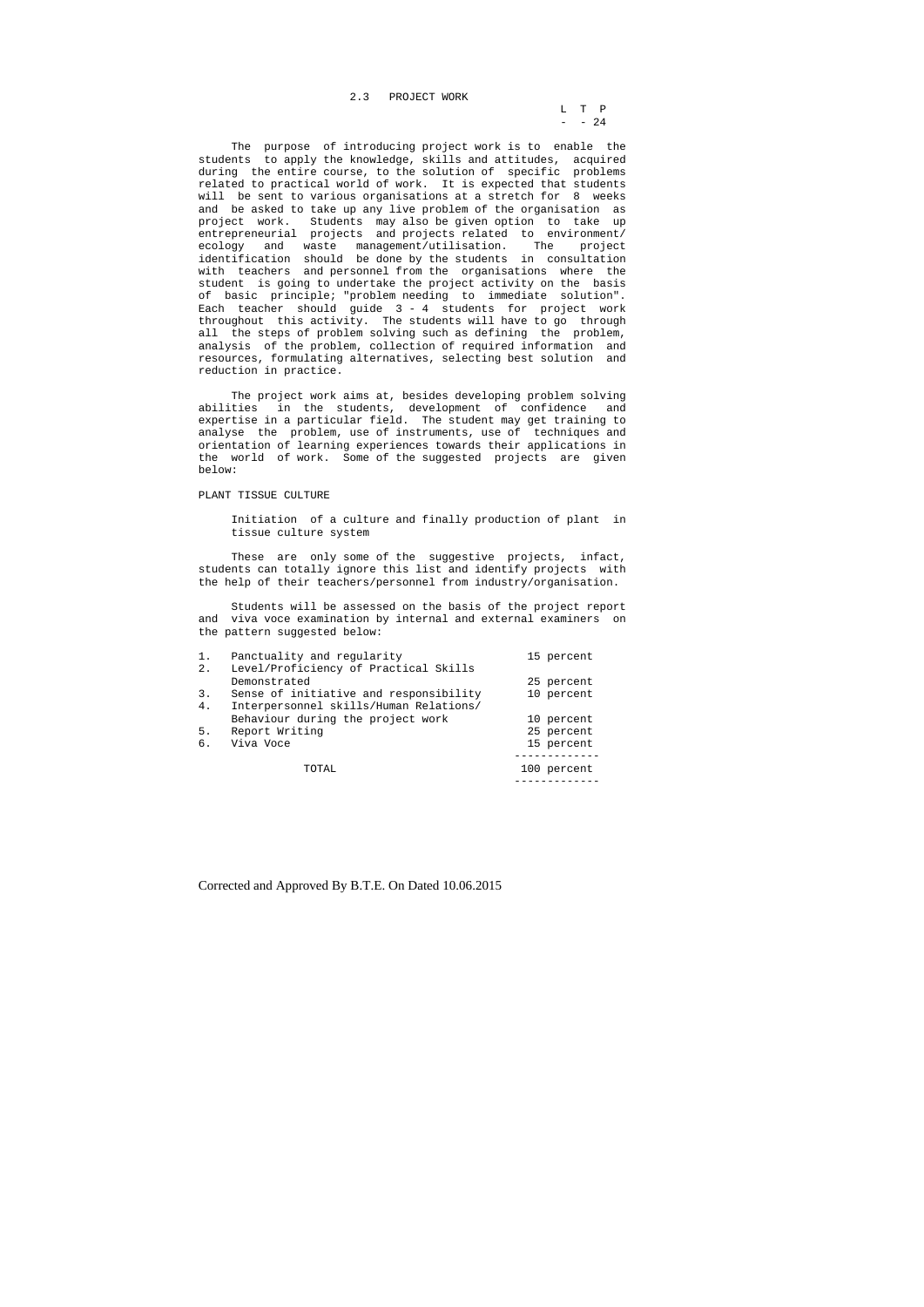#### ENVIRONMENTAL AWARENESS CAMP

## RATIONALE

 A post diploma holder in Bio-technology (Tissue Culture) must have the knowledge of different types of pollution caused due to industrialisation and construction activities so as he may help in balancing the eco system and control pollution by providing controlling measures. He should be also aware of the environemntal laws for effectively controlling the pollution of environment.

## DETAILED CONTENTS

This is to be organised at a stretch for two to three days. Lectures will be delivered on the following broad topics. There will be no examination for this subject.

- 1. Basics of ecology, eco system and sustainable development
- 2. Conservation of land forms, preservation of species, prevention of advancements of deserts and lowering of water table.
- 3. Sources of pollution Natural and man made, their effects on living and non-living organisms
- 4. Pollution of water causes, effects of domestic wastes and industrial effluent on living and non living organisms
- 5. Pollution of air causes and effects of man, animal, vegetation and on non-living organisms
- 6. Sources of noise pollution and its effects
- 7. Mining, blasting, deforestation and their effects
- 8. Legislations to control environment
- 9. Environmental Impact Assessment (EIA) Elements for preparing EIA statement.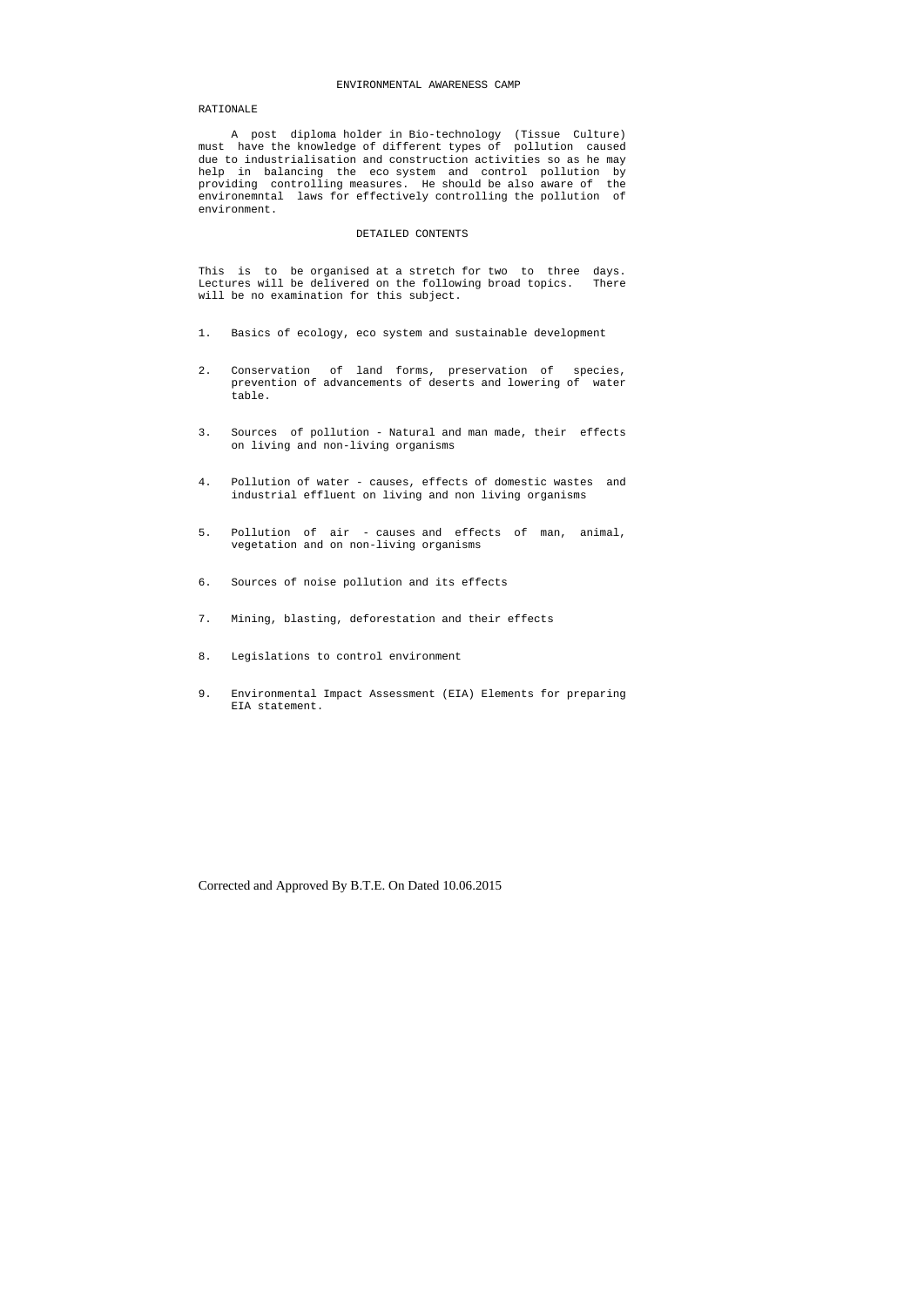#### ENTREPRENEURSHIP AWARNESS CAMP

## RATIONALE

 Besides finding employment in any organization there is a great scope for the students of post diploma in Biotechnology (Tissue Culture) to get self employed and establish their own units. For this purpose knowledge about feasibility report based on the market research, financial and other institutions which can provide different types of support/assistance to the entrepreneurs and management is very essential. It is proposed to organise an entrepreneurship awareness camp for one week at a stretch for the students toward the end of academic session.

## DETAILED CONTENTS

- 1. Concept of entrepreneurship, need and development of entrepreneurial attitudes and qualities
- 2. Market research and feasibility report methods for market research and preparation of feasibility report
- 3. Basic resources finance, infrastructure, manpower and training, technology and information resources - their sources, prominent procedure and budgeting etc
- \*4. Assistance available from District Industries Centres, Commercial Banks, State Financial Corporation, Small Industries Service Institute, Research and Development Laboratories/Organisations and other Financial and Developmental Organisations
- 5. Book keeping and material inventory control
- 6. Quality management, sales and marketing techniques
- NOTE: The students should be given at least one exercise for preparation of feasibility report for any product.
	- Experts from various organisations/Institutions may be invited to explain the type of facilities available and procedures for availing these facilities from their prospective organisations/institutions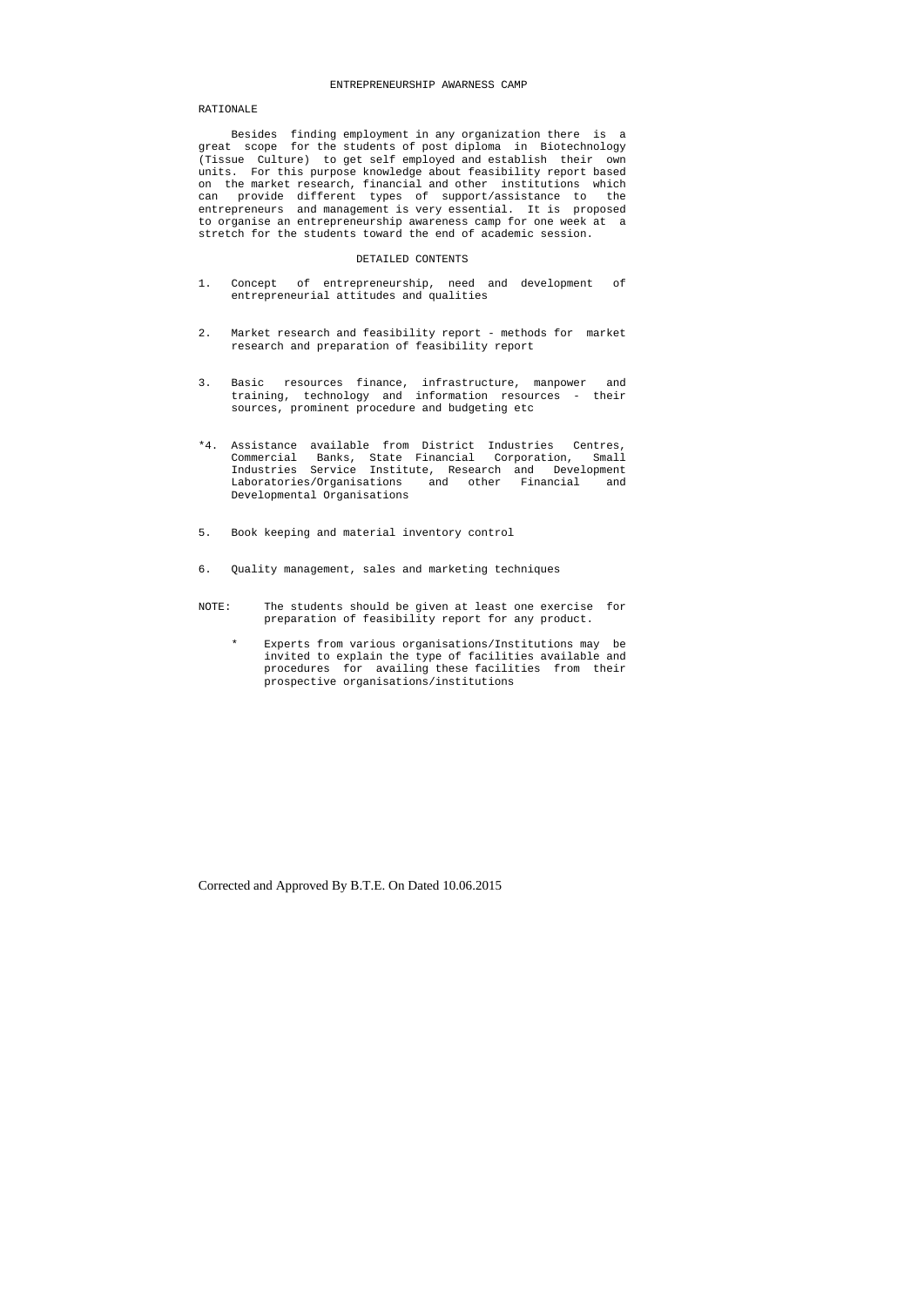## STAFF STRUCTURE

| 1. | Head of Department       | 1              | B.Tech. (Bio Technology)<br>0 <sub>R</sub>             |
|----|--------------------------|----------------|--------------------------------------------------------|
|    |                          |                | M.Sc. (Biotechnology) with                             |
|    |                          |                | minimum 8 years experience                             |
|    |                          |                | as Lect./Sr. Lecturer<br>0R                            |
|    |                          |                | M.Sc. (Life Science) inc-                              |
|    |                          |                | luisive of Plant Science                               |
|    |                          |                | & Bio-Chemistry preferably                             |
|    |                          |                | specialisation in tissue                               |
|    |                          |                | culture with minimum 8                                 |
|    |                          |                | years experience as                                    |
|    |                          |                | Lect./Sr. Lecturer                                     |
| 2. | Lecturer                 | 4              | B.Tech. (Bio Tech.) or                                 |
|    |                          |                | M.Sc. (Biotechnology) or                               |
|    |                          |                | M.Sc. (Life Science) inc-                              |
|    |                          |                | luisive of Plant Science                               |
|    |                          |                | & Bio-Chemistry preferably<br>specialisation in tissue |
|    |                          |                | culture                                                |
|    |                          |                |                                                        |
| 3. | Technician               | $\mathfrak{D}$ | B.Sc.(Life Science) or                                 |
|    |                          |                | Diploma in Agriculture or                              |
|    |                          |                | P.G. Diploma in Biotechnology                          |
| 4. | Lab Assistant            | 3              | P.G. Dioploma in Bio                                   |
|    |                          |                | Technology                                             |
|    |                          |                |                                                        |
| 5. | House Attendent<br>Green | 1              | 10+ (Matric Pass)                                      |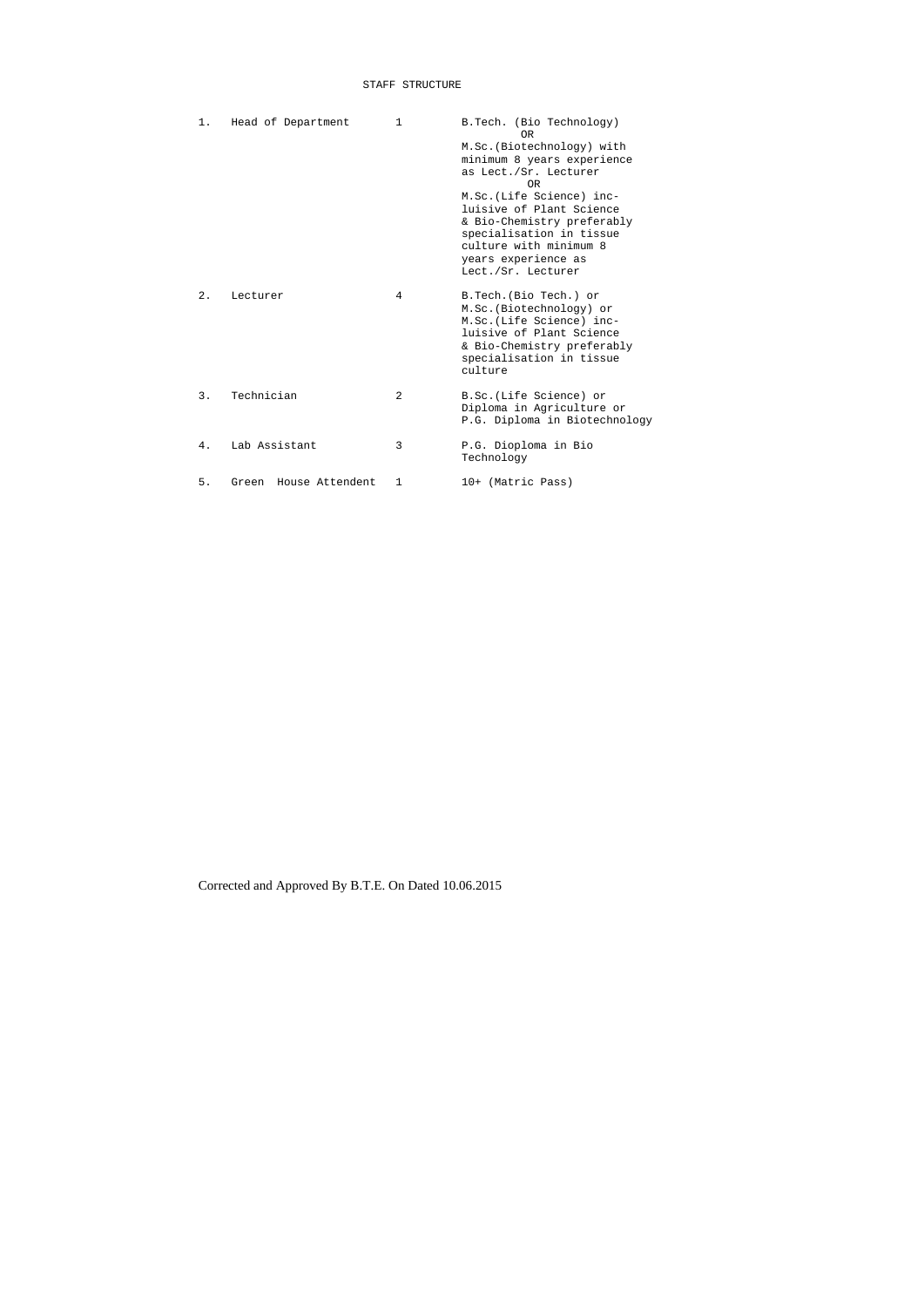## SPACE REQUIREMENT

Following workshops/laboratories are recommended to setup. Space requirement of laboratories/workshop is given below (for space requirements for other purpose, please see AICTE norms) :

- 1. Molecular and cell Biology Laboratory 10 X 20 Sq.m (with 7X14 sq.m instrumentation dust free AC room)
- 2. Plant Tissue Culture Technology Lab- 10 X 20 Sq.m oratory (with 7X14 sq.m instrumentation dust free AC room)
- 3. Microbiology and Industrial Bio Technology 10 X 20 Sq.m (with 7X14 sq.m instrumentation dust free AC room)
- 4. General Instrumentation room 15 X 25 Sq.m (with some work benches)
- 5. Green house and Environmental Chamber 10 X 20 Sq.m (In the field)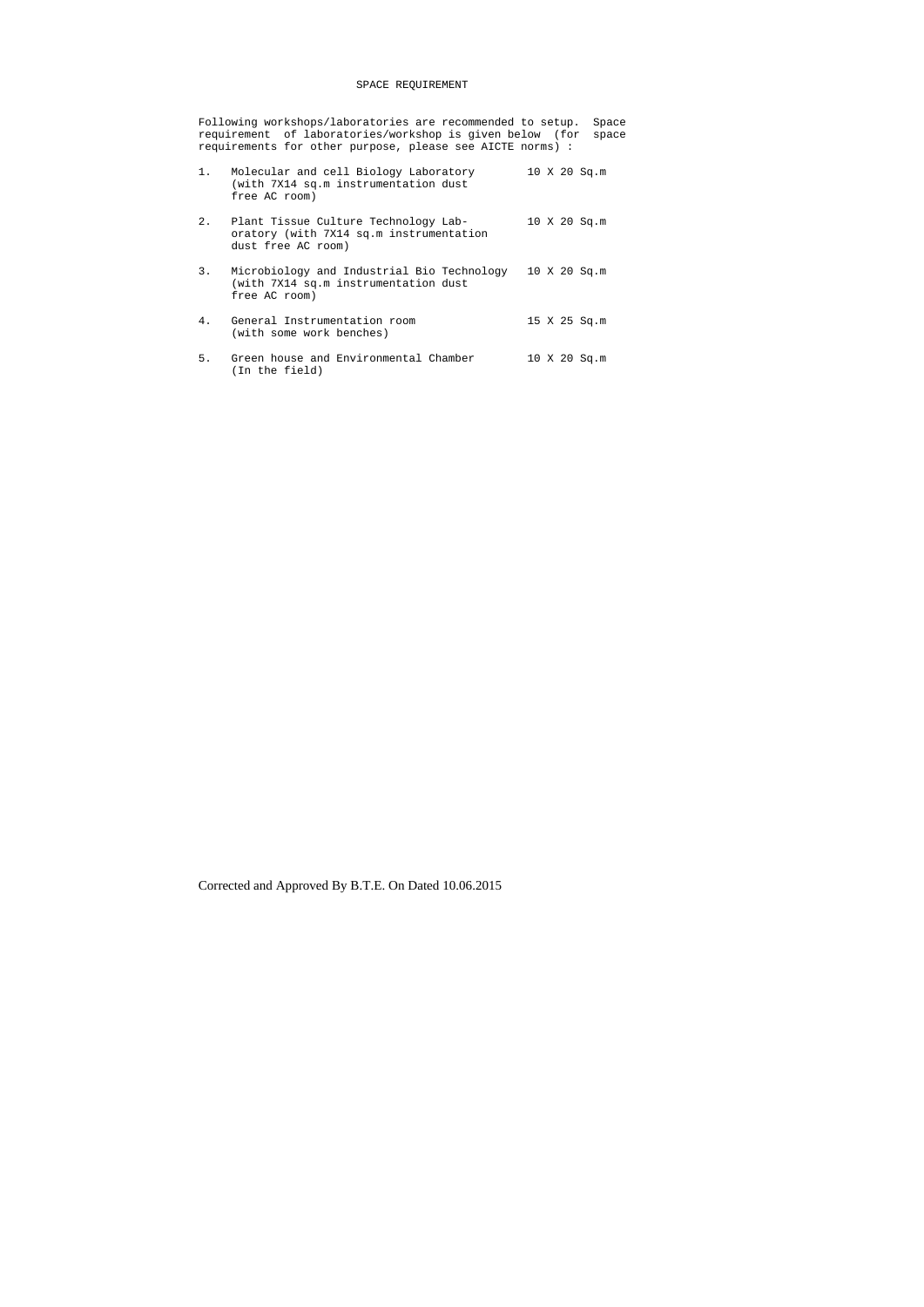|  |  |  | LIST OF EQUIPMENT |
|--|--|--|-------------------|
|--|--|--|-------------------|

| Sr.<br>No.               | <b>Item</b>                                                                                                                                                         | Qty Cost               |                              |
|--------------------------|---------------------------------------------------------------------------------------------------------------------------------------------------------------------|------------------------|------------------------------|
|                          | Dissecting Microscopes                                                                                                                                              |                        | 4 40,000                     |
| 2.                       | Microtome with accessories                                                                                                                                          | 1                      | 40,000                       |
| 3.                       | Light Microscopes                                                                                                                                                   | 10                     | 2,50,000                     |
| 4.                       | Fluorescence and phase contrast<br>microscope                                                                                                                       | $\overline{a}$         | 8,00,000                     |
| 5.                       | Refrigerator(double door 165 Lit. each)                                                                                                                             | $\overline{a}$         | 30,000                       |
| б.                       | CO2 incubator with accessories<br>(Cylinders)                                                                                                                       | $1 \quad \blacksquare$ | 3,00,000                     |
| 7.                       | Autoclave Horizontal (Large)<br>Approx. 200 lit. capacity                                                                                                           | $\mathbf{1}$           | 2,50,000                     |
| 8.                       | Autoclave Vertical (Small)<br>Approx. 20 lit. capacity                                                                                                              | 4                      | 60,000                       |
| 9.                       | Laminar Air flow Benches (3X4 Sq.ft each) 4                                                                                                                         |                        | 3,00,000                     |
| 10.                      | Liquid nitrogen cylinder with supply                                                                                                                                | $\mathbf{1}$           | 75,000                       |
| 11.                      | DNA Transilluminator                                                                                                                                                | $\mathbf{1}$           | 2,00,000                     |
| 12.                      | BOD incubators with light<br>(NSW India, Max Size)                                                                                                                  | 4                      | 2,00,000                     |
| 13.                      | Incubator Shaker                                                                                                                                                    | $\mathbf{1}$           | 4,00,000                     |
|                          | 14. DNA Thermal cycler                                                                                                                                              | $\mathbf{1}$           | 1,50,000                     |
|                          | 15. HPLC, High pressure liquid                                                                                                                                      | $\mathbf 1$            | 2,00,000                     |
| 16.                      | Centrifuges (Coolings REMI C-24)                                                                                                                                    | $\overline{c}$         | 2,50,000                     |
| 17.<br>18.<br>19.<br>20. | $Freeze(-) 20oC(210 Lit. horizontal)$<br>$Freeze(-) 800C(210 Lit. horizontal)$<br>Water Bath<br>Drying and Sterilizing ovens                                        | 1<br>$\mathbf{1}$<br>4 | 40,000<br>4,00,000<br>60,000 |
| 21.                      | Water Purification System (Millipore)<br>approx. 40-50 lit.<br>Water with accessories<br>A. Pre filtration system<br>B. Reverse osmosis system<br>C. Ion Exchangers | $\mathbf 1$            | 4,50,000                     |
| 22.<br>23.               | 21A. Glass Water Distillation Unit<br>pH meters<br>Ordinary centrifuge<br>Speed 5000 rpm, 8 tubes each                                                              | 4<br>4<br>4            | 50,000<br>50,000<br>40,000   |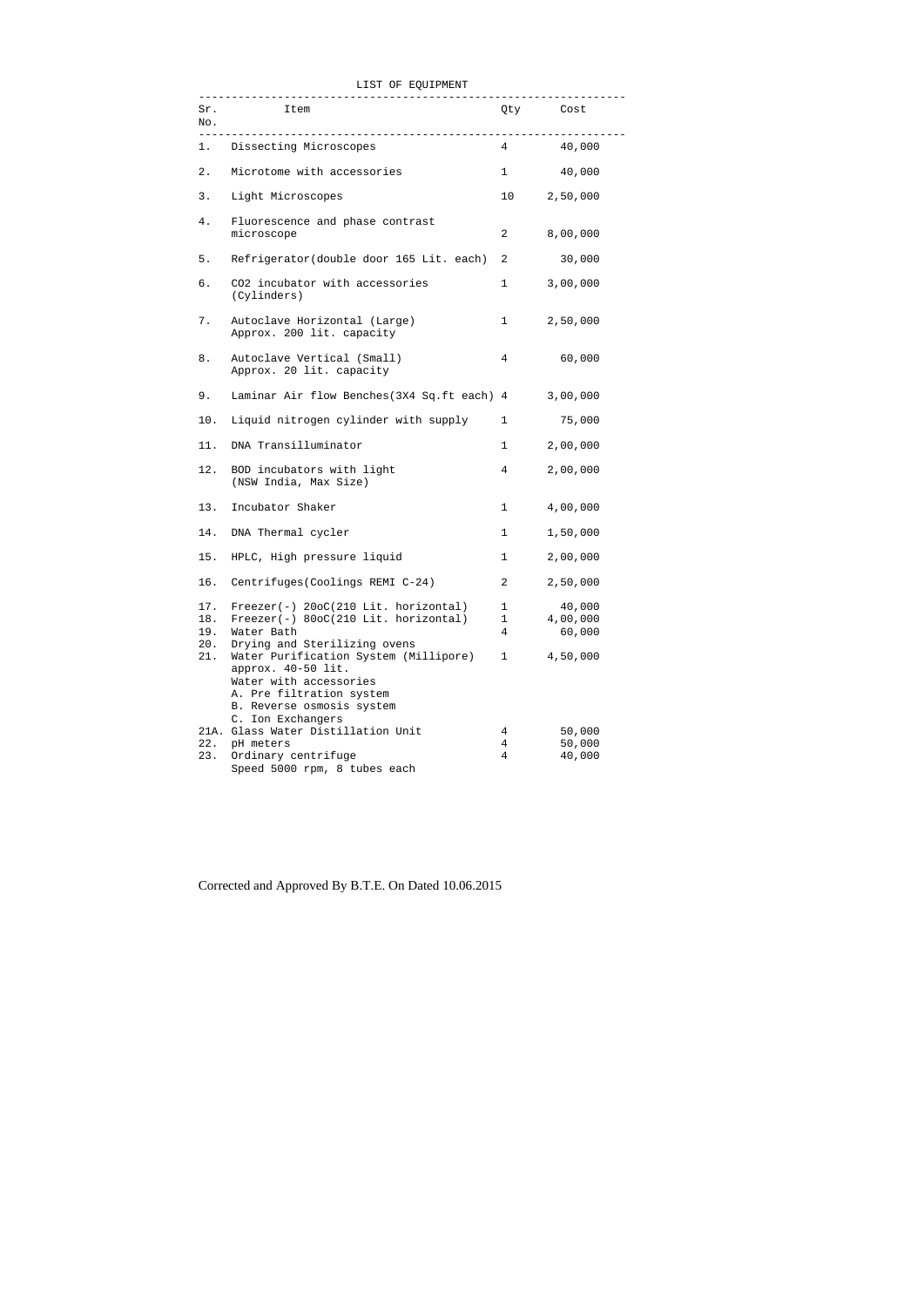| Sr.<br>No. | <b>Item</b>                                                                                      |                  | Qty Cost        |
|------------|--------------------------------------------------------------------------------------------------|------------------|-----------------|
| 24.        | Horizontal and vertical<br>electrophoresis appratus and power<br>supplies                        |                  | 2 each 1,00,000 |
| 25.        | U.V/Vis Spectroscope with computers                                                              | $\mathbf{1}$     | 3,00,000        |
| 26.        | Shakers, Temperature Control<br>Indigenous clamps with trays for<br>flask holding                | 4                | 6,00,000        |
|            | 27. Microfuges                                                                                   | 2                | 1,20,000        |
|            | 28. Cell counter                                                                                 | $\overline{a}$   | 4,000           |
| 29.        | Magnetic stirrer                                                                                 | 4                | 12,000          |
| 30.        | Pipette aids and automatic pipetting                                                             | LS               | 1,60,000        |
| 31.        | Fraction collector<br>complete unit with coloumns,<br>U.V monitor Recorder,<br>persistatric Pump | $1 \quad \cdots$ | 4,00,000        |
| 32.        | Filtration units (for medium<br>Sterilization) with pump                                         | 3                | 90,000          |
| 33.        | Top Pan Balances                                                                                 | 5                | 50,000          |
|            | 34. Colony counters                                                                              |                  |                 |
| 35.        | Dispensers and diluters                                                                          | 3                | 90,000          |
| 36.        | Spectrophotometer                                                                                | $\overline{2}$   | 1,80,000        |
| 37.        | Electronic Balance                                                                               | 1                | 1,00,000        |
| 38.        | Chemicals                                                                                        | LS               | 2,00,000        |
| 39.        | Glassware                                                                                        | LS               | 2,00,000        |
| 40.        | Miscellaneous                                                                                    | LS               | 2,00,000        |
| 41.        | Ovens                                                                                            | $\overline{2}$   | 50,000          |
| 42.        | Green house                                                                                      | 1                | 4,50,000        |
| 43.        | Pentium Server with Accessories<br>Laser Printer and Colour Monitor                              | 1                | 2,00,000        |
| 44.        | Ocular and Stage Micrometer                                                                      | 20               | 20000           |
| 45         | Haemo Cytometer                                                                                  | 20               | 20000           |
| 46.        | Micro Pipette<br>(Set of 3, 2-20 ul, 20-200ul,<br>$200 - 1000$ ul)                               | 10               | 100000          |
| 47.        | Bio reactors For Plant Cell Culture                                                              | $\mathbf{1}$     | 120000          |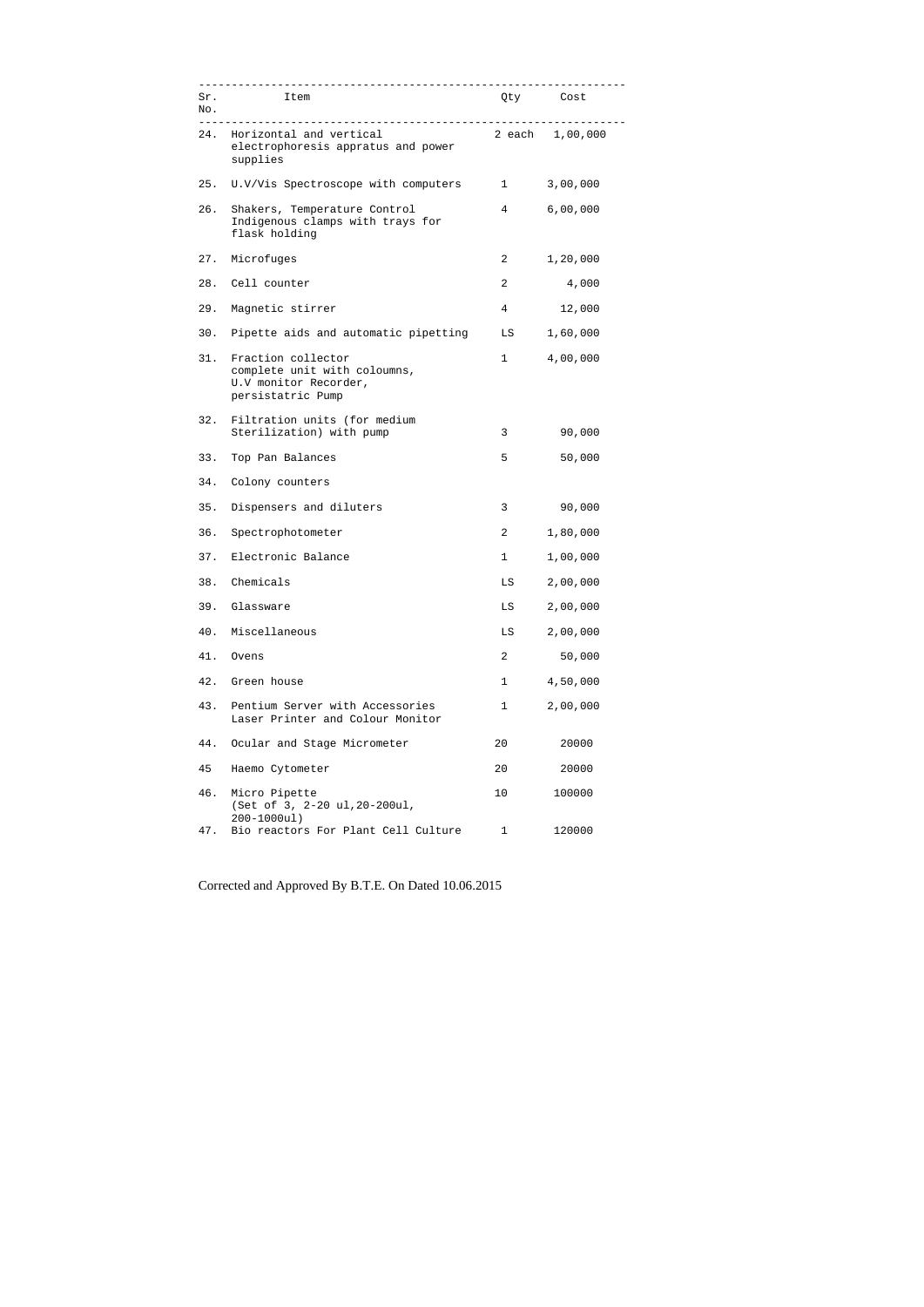- 1. Plants, Chemicals and growth by F.C. Steward and AD Krikovian, Published Academic Press, New York and London
- 2. Plant physiology a treotise by FC Stewmel, Published Academic Press, New York and London
- 3. Plant Biotechnology by Shain Dew King and Chales J Arntzen, published by Pastens Institute, Paris etc
- 4. Biotechnology in Agriculture and Forestry II, Edited by YPS Bajab published Springs - Verlag Berlin Heidelberg, New York Tokyo
- 5. Applied and Fundamental Aspects of Plant Cell, Tissue and Organ Culture edited by J Reinert and VPS Bajaj, published Springs - verlag Berlin Heidelberg, New York Tokyo
- 6. Biochemistry by Zubey M.C.B., Australia
- 7. Biochemistry by Stryer Freeman N Y

#### LIST OF BOOKS

INDUSTRIAL BIOTECHNOLOGY

- 1. L. Stryer. : Biochemistry, CBS, New Delhi, 1986.
- 2. A.L. Lehninger : Principles of Biochemistry, CBS Publishers and Distributors, New Delhi, 1985.
- 3. R.L. Foster, The Nature of Enzymology Joan Wiley & Sons. New York, 1980.
- 4. A. Fersht, : Enzyme Structure and Function, W.H. Ereeman & Co., New York, 1985.
- 5. D.V. Roberts : Enzyme Kinetics, Cambridge Chemistry Text Books, Cambridge University Press, Oxford, 1977.
- 6. H.J. Rehm and G. Reed : Biotechnology (vol. 7a) VCH, Berlin, 1987.
- 7. P.W. Carr and L.L. Bowers, : Fundamentals and Applications of Immobilized Enzymes in Analytical and Chemical Industry, John Wiley & Sons. New York, 1980.
- 8. A.P.F. Turner and G.S. Wilson : Biosensors; Fundamentals and Applications, Oxford Science Publications, Oxford, 1987.
- 9. W.M. Fogarty : Microbial Enzymes and Biotechnology, Applied Science Publishers, London, 1983.
- 10. G.G. Birch, N. Blakebrough and K.J. Parker : Enzymes & Food Processing, Applied Science Publishers. London, 1981.
- 11. J. Woodward : Immobilized Cell & Enzymes A practical approach, IRL Press, Oxford, 1985.
- 12. M.D. Trevan, : Immobilized Enzymes an introduction & application in Biotechnology, John Wiley & Sons. New York, 1980.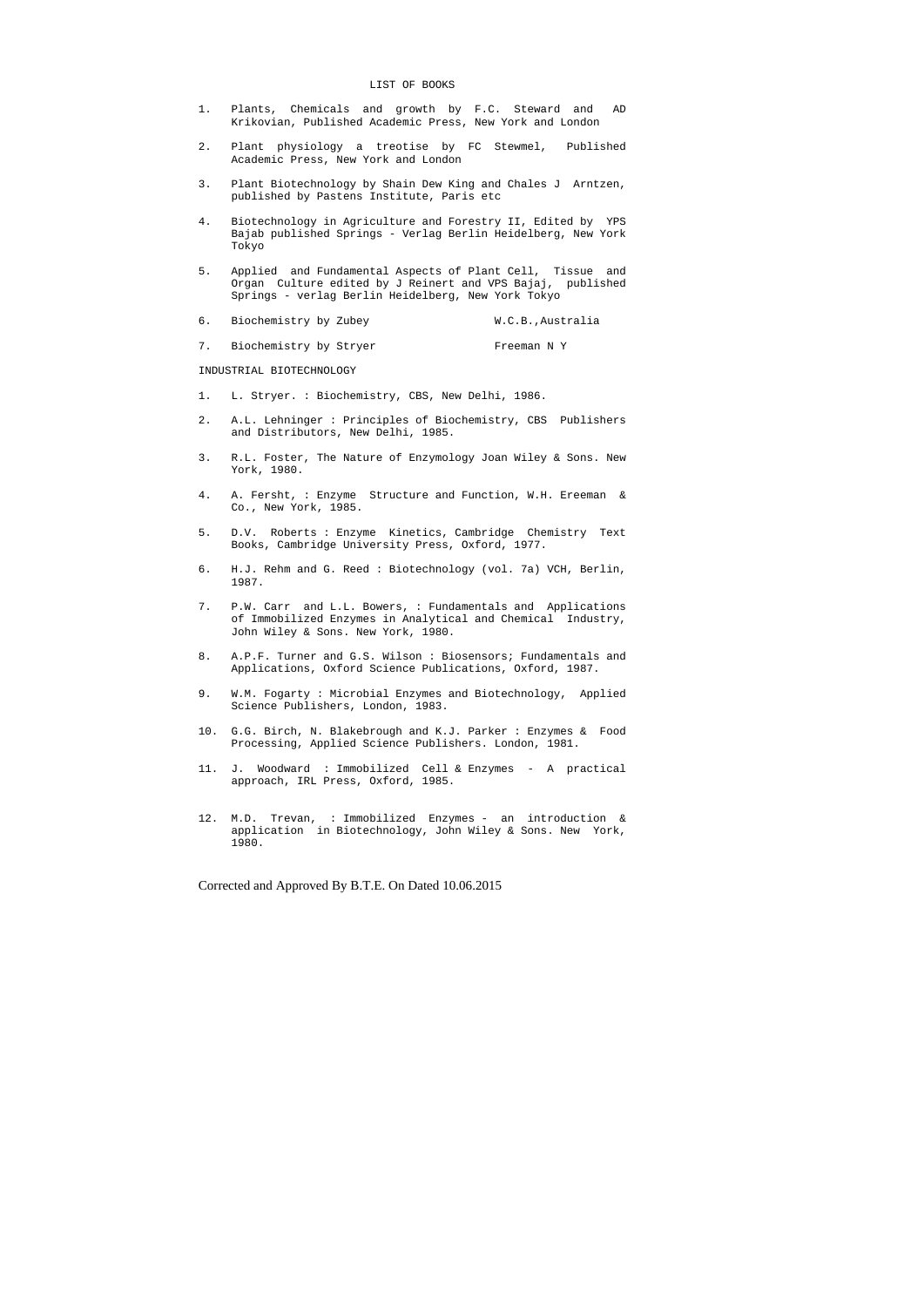- 13. B. Reed : Prescott & Dunn's Industrial Microbiology, Macmillan Publishers Ltd, Connecticut, 1982.
- 14. P.F. Stanbury and A. Whitaker : Principles of Fermentation Technology, Pergamon Press, New York, 1984.
- 15. M. Moo-Young : Comprehensive Biotechnology, (Vol. 3 & 4) Pergamon Press, New York, 1985.
- 16. P. Prave, B. Faust, W. Sitting and D.A. Sukatesh : Fundamentals of Biotechnology, WCH Weinheim, 1987.
- 17. J. Higgins, D.J. Best and J. Jones : Biotechnology, Principles and Applications, Blackwell Scientific Publications, London, 1985.
- 18. R.H. Rehm and G. Reed : Biotechnology, (vol. 4,5,6 & 7a) Verlag Press, New York, 1982 & 1987.
- 19. J.R. Norris and M.H. Richmond : Essays in Applied Microbiology, John Wiley & Sons, New York, 1981.
- 20. D.R. Berry, I. Russel and G.G. Stewart : Yeast Biotechnology Allen & Unwin, Boston, 1987.
- 21. G.G. Stewart : Critical Reviews on Biotechnology, CRC Press Inc., New York, current issues.
- 22. M. Moo-Young, J.D. Bulock, C.L. Cooney and B.R. Glick- Biotechnology Advances, Pergamon Press. New York, current issues.

ANIMAL CELL CULTURE & MEDICAL BIOTECHNOLOGY

- 1. R.I. Freshney : Animal Cell Culture, A.R. Liss Inc., New York, 1989.
- 2. M. Buttler : Animal Cell Culture Technology, Open University Press, Buchingham, 1987.
- 3. R.W. Oid and S.B. Primrose : Principles of Gene Manipulations Blackwell Scientific Publication, 1990.
- 4. R.H. Rehm and G. Reed : Fundamentals of Genetic Engineering (Vol. 12), Verlag Press New York, 1993.
- 5. P.J. Barr : Yeast Genetic Engineering, Wiley, New York, 1989.
- 6. J. Sambrook, E.F. Fritsch and T. Maniatis : Molecular Cloning, Cold Spring Harbor, New York, 1989.
- 7. T.A. Brown : Gene Cloning, Van Nosterand and Reinhold, New York, 1982.
- 8. W. Raznikoff and L. Gold : Maximizing Gene Expression, Butterworths, London, 1986.
- 9. R. Willamson : Genetic Engineering, (vol, 1,2,3 & 4) Academic Press, New York, 1981.
- 10. R. Wu, L. Grossman and K, Moldane (ed.) : Recombinant DNA methodology Academic Press, San Dego 1989.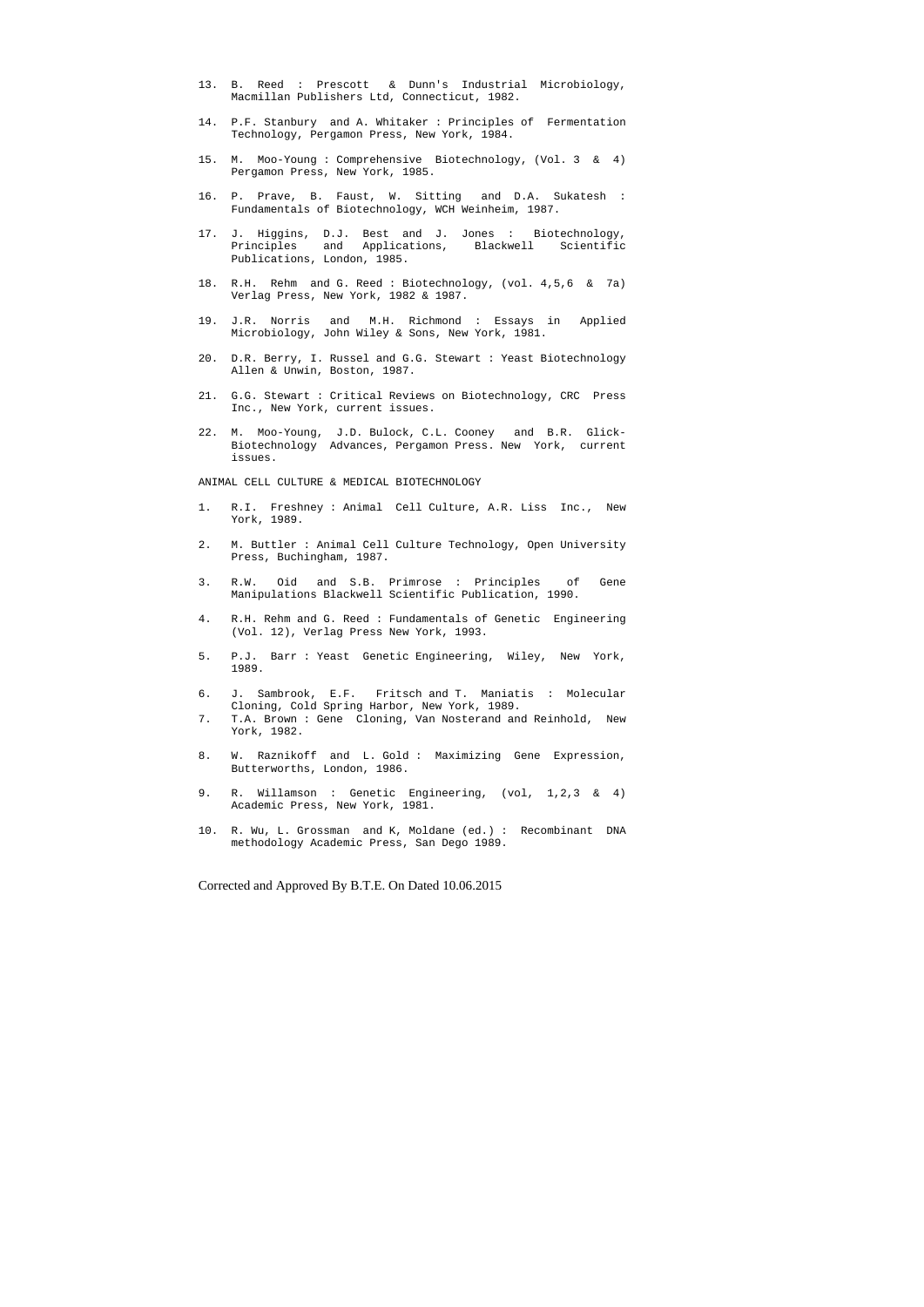- 11. D. Grierson and S.N. Covey : Plant Molecular Biology, Blackle Publication, London, 1984.
- 12. R. Walden : Genetic Transformation in Plants, Open University Press, Buchingham, 1988.

PLANT TISSUE CULTURE & BIOTECHNOLOGY

- 1. S.S. Bhojwani and M.K. Razdan : Plant Tissue Culture Theory & Practice, Elsevier, London, 1983.
- 2. J. Reinert and Y.P.S. Bajaj : Plant Cell, tissue and Organ Culture, Narosa Publishing House, New Delhi, 1989.
- 3. W.B. Jakoby and F.H. Pastan : Cell Culture Methods in Enzymology, Academic Press, London, 1979.
- 4. K. Vasil and I. Vasil : Cell Culture and Somatic Cell Genetics, Academic Press, London, 1985.
- 5. J. Reinart and Y.P.S. Bajaj : Plant Tissue Culture Methods Applications in Agriculture, Springer - Verlag, Berin, 1989.
- 6. A. Stafford and G. Warren : Plant Cell Culture. Open University Press, Buchingham, 1990.
- 7. H. Maitell, J. Mathew and R.A. Mackee : Principles of Plant Biotechnology, Blackwell Scientific Publishers, Oxford, 1985.
- 8. M.M. Yeoman : Plant Cell Culture Technology, Blackwell Scientific Publication, Oxford, 1986.
- 9. J. Reinert and M.M. Yeoman : Plant Cell & Tissue Culture a laboratory manual, Narosa Publishing House, New Delhi, 1982.
- 10. Animal Cell Culture : Freshney, Oxford Univ. Press
- 11. Introduction to Plant Tissue Culture, Razdan, Oxford and BH, Delhi
- 12. Plant from Test tubes; Kyte and Kleyn, Timer Press,Portland

BIOCHEMISTRY AND CELL PHYOLOGY

- 1. Biochemistry : Principles of Cell Structure & Function by A.L. Lehninger, CBS Publishers, New Delhi, 1983.
- 2. Biochemistry by L. Stryer. CBS Publishers and Distributors, New Delhi, 1986.
- 3. Harper's Review of Biochemistry by D.W. Martin, P.A. Mayes V.W. Rodwell & D.K. Grammer, Lange Medical Publication Maruzen Co. Ltd, 1990.
- 4. Fundamentals of Nitrogen Fixation by J.R. Postgate, Cambridge University Press, Oxford, 1982.
- 5. Biochemistry by D. Voet & J.G. Voet, John Wiley & Co. (1990).
- 6. Outlines of Biochemistry by E.E. Conn and P.K. Stumpf. Wiley Eastern Ltd., New Delhi, 1989.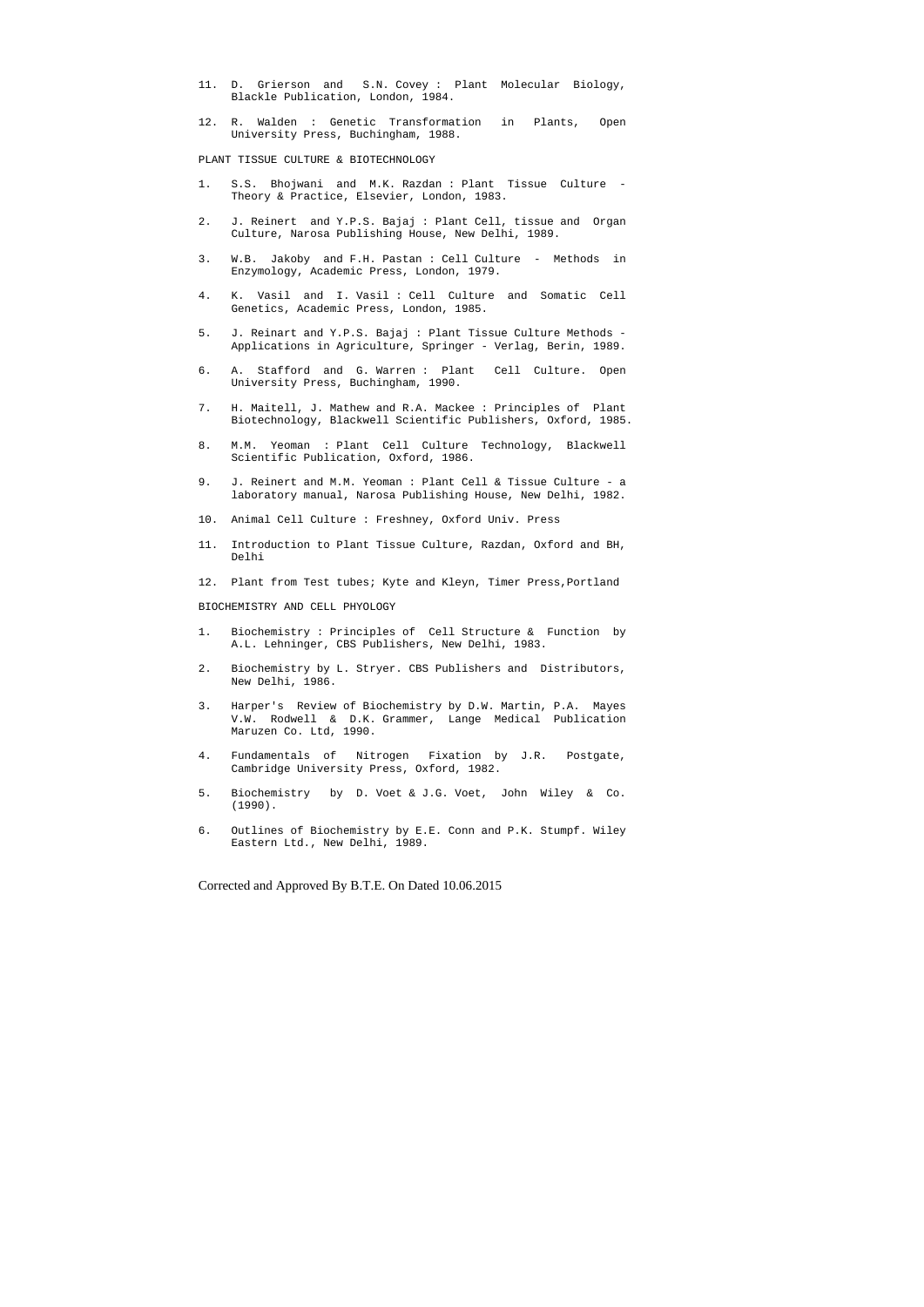- 7. Lipid Biochemistry An Introduction by M.I. Gurrand, A.I. James, Chapman and Hall Ltd., London, 1980.
- 8. Introduction to Plant Biochemistry by T.W. Goodwin and E.I. Mercer, Pergamon Press, Oxford, 1983.
- 9. Text Book of Biophysical Chemistry (Vol 2 & 3) by A. Cantor, W.H. Freeman & Co. 1980.
- 10. Physical Chemistry with Application to Biological Systems by Ratmoud Chang. Macmillan Publishing Co., Inc., Collier Macmillan Publishers, 1981.

MOLECULAR CELL BIOLOGY

- 1. Molecular Biology of the Cell by B. Alberts, D. Bray, J. Lewis, M. Raft, K. Robertis and J. Watson. Garland Publishing Inc., New York, 1988.
- 2. Molecular Biology by D. Friefelder, Narosa Publishing House, New Delhi, 1988.
- 3. Biochemistry : Molecular Basis of Cell Structure & Function by A.L. Lehninger, Kalyani Publishers, New Delhi, 1983.
- 4. The Molecular Biology of Bacterial & Virus Systems by G. Hobom, Springer Book (Pvt) Ltd., New Delhi, 1988.
- 5. Molecular Biology of Gene by J.D. Watson, N.H. Hopking, J.W. Roberts, J.A. Steig and A.M. Weins. The Benjamind Kummings Publications Co., Amsterdam, 1988.
- 6. Cenes V By B. Lewin. John Willey & Sons, New York, 1994.
- 7. Microbial Genetics by D. Friefelder. Narosa Publishing House, New Delhi, 1989.
- 8. Principles of Genetics by J. Gardner and D.P. Snustad, John Willey & Sons, New York, 1988.
- 9. Genetics of Microbes by A brainbridge. Blackie & Sons Ltd., New York, 1987.
- 10. Molecular Biology and Human Dieases by A. Macleod and S. Sikora, Blackwell Scientific Publications Ltd., London, 1984.
- 11. Molecular Biology of the Cell Wilson and Hunt; Garland Pub, NY
- 12. Molecular Cell Biology, Lodish, Harvey Scientific American, NY

MICROBIOLOGY & IMMUNOTECHNOLOGY

- 1. Microbiology by M.J.R. Pelczar Jr., E.C.S. Chain and N.R. Kreig. McGraw-Hill Book Co. Toronto, 1986.
- 2. The Microbial World by R.Y. Stanier, J.L. Ingram, M.L. Wheelis and P.R. Painter, Prentice Hall India, Pvt. Ltd., New Delhi, 1986.
- 3. Microbes and Biotechnology by M.R. Ingle, Basil Blackwell,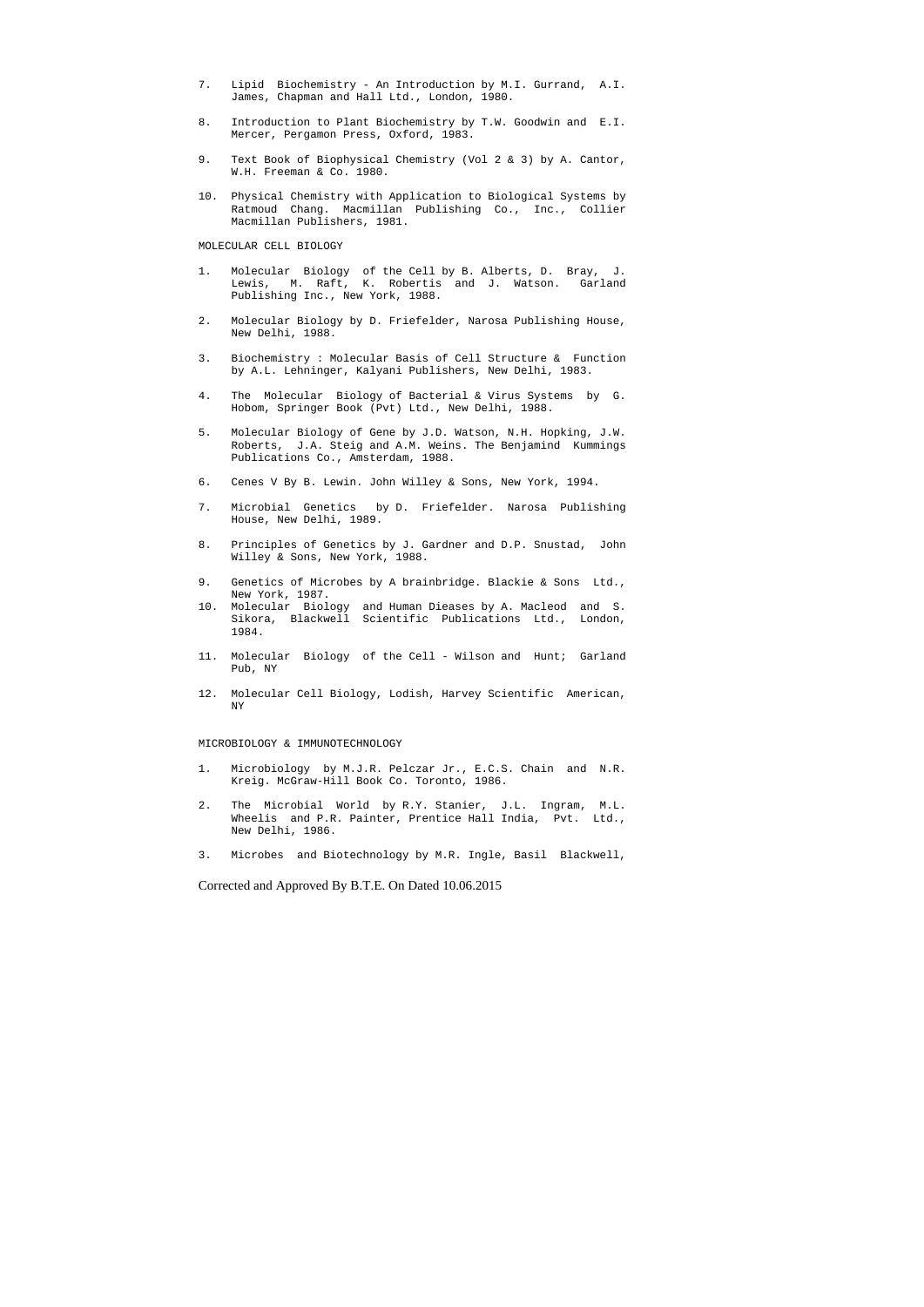London, 1986.

- 4. Fundamental Principle of Bacteriology by A.J. Salle, Tata McGraw-Hill, New Delhi, 198...
- 5. Microbiology by D. Davies, R. Dulbecco, H.N. Eisen & H.S. Ginsberg. Harper & Row Publishers, Hagerstown, 1990.
- 6. Source Book of Experiments for the teaching of Microbiology by S.B. Primrose and A.C. Wardlaw. Academic Press, London, 1982.
- 7. Basic and Clinical Immunology by D.P. Stitis, J.D. Stobo, H.H. Fudunberg and J.V. Wells, Academic Press, New York, 1987 and 1993.
- 8. Experimental Foundation of Modern Immunology by R.C. William, John Wiley and Sons, 1986.
- 9. Handbook of Practical Immunology by G.P. Talwar. Vikas Publishing House, India, New Delhi, 1987.
- 10. Hybridoma Techniques in the Biosciences and Medicine by T.A. Springer Plenum Press, New York, 1985.
- 11. Hybridoma Techniques : A Laboratory Courseby by V.R. Muthukkaruppan. S. Baskar and F. Sinigalia, McMilan India Ltd., New Delhi, 1986.
- 12. Monoclonal Antibodies Principles and Practice by J.W. Goding. Academic Press, New York, 1983.
- 13. Monoclonal Antibodies in Clinical Medicine by A.J. Me Michael and J.W. Fabre. Academic Press, New York, 1982.
- 14. Vaccines-86 : New Approaches to Immunization by F. Brown, R.M. Chanock and R.A. Lerner. Cold Spring Harbour Laboratories, USA, 1986.
- 15. Maintenance of Microganisms A Manual of Laboratory Methods by BE Kirsop & J,JS Snell, Academic Press, London, 1984.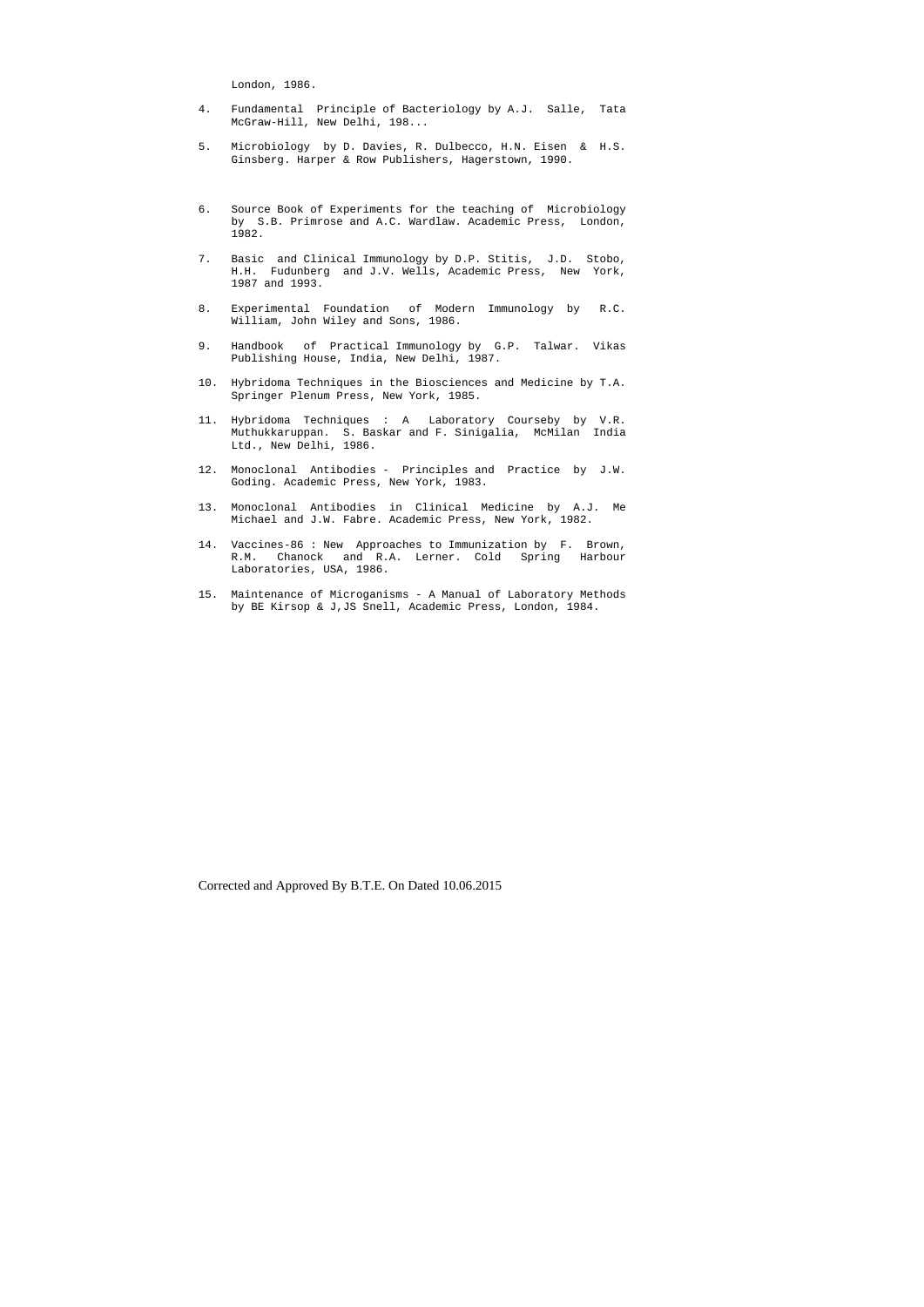|          | INSTITUTE OF RESEARCH, DEVELOPMENT AND TRAINING U.P.KANPUR -208024                                                                                                                                                          |    |                                |                                                        |     |
|----------|-----------------------------------------------------------------------------------------------------------------------------------------------------------------------------------------------------------------------------|----|--------------------------------|--------------------------------------------------------|-----|
| SUBJECT: | Questionnaire for ascertaining the job potential and<br>activities of diploma holder in Industrial Biotechnology                                                                                                            |    |                                |                                                        |     |
| PURPOSE: | To design and develop One Year diploma curriculum<br>in Industrial Biotechnology                                                                                                                                            |    |                                |                                                        |     |
| NOTE:    | 1. Please answer the questions to the points given in<br>the questionnaire.<br>2. Any other point or suggestion not covered in this<br>questionnaire may be written on a separate paper<br>enclosed with the questionnaire. |    |                                |                                                        | and |
|          |                                                                                                                                                                                                                             |    |                                |                                                        |     |
|          | 2. Name & Designation of the officer<br>filling the questionnaire                                                                                                                                                           |    |                                |                                                        |     |
| shop     | 3. Name of the department/section/                                                                                                                                                                                          |    |                                |                                                        |     |
|          | 4. Importent functions of the<br>department/section/shop                                                                                                                                                                    |    |                                |                                                        |     |
|          | 5. Number of diploma holder employees<br>under your charge in the area of _________________<br>Industrial Biotechnology                                                                                                     |    |                                |                                                        |     |
|          | 6. Please give names of modern equipments/machines handled by a<br>diploma holder in Industrial Biotechnology                                                                                                               |    |                                |                                                        |     |
| 1.       |                                                                                                                                                                                                                             | 2. |                                | 3.                                                     |     |
| 4.       |                                                                                                                                                                                                                             | 5. |                                | б.                                                     |     |
|          | 7. What proficiencies are<br>Industrial Biotechnology.                                                                                                                                                                      |    | expected from a diploma holder |                                                        | in  |
| 1.       |                                                                                                                                                                                                                             | 2. |                                | 3.                                                     |     |
| $4$ .    |                                                                                                                                                                                                                             | 5. |                                | б.                                                     |     |
|          | 8. Mention the approximate percentage of the following desired<br>Diploma teaching.                                                                                                                                         |    |                                |                                                        | in  |
|          | 1. Theoretical knowledge<br>2. Practical knowledge<br>3. Skill Development                                                                                                                                                  |    |                                | $------------8$<br>$---------------$<br>-------------% |     |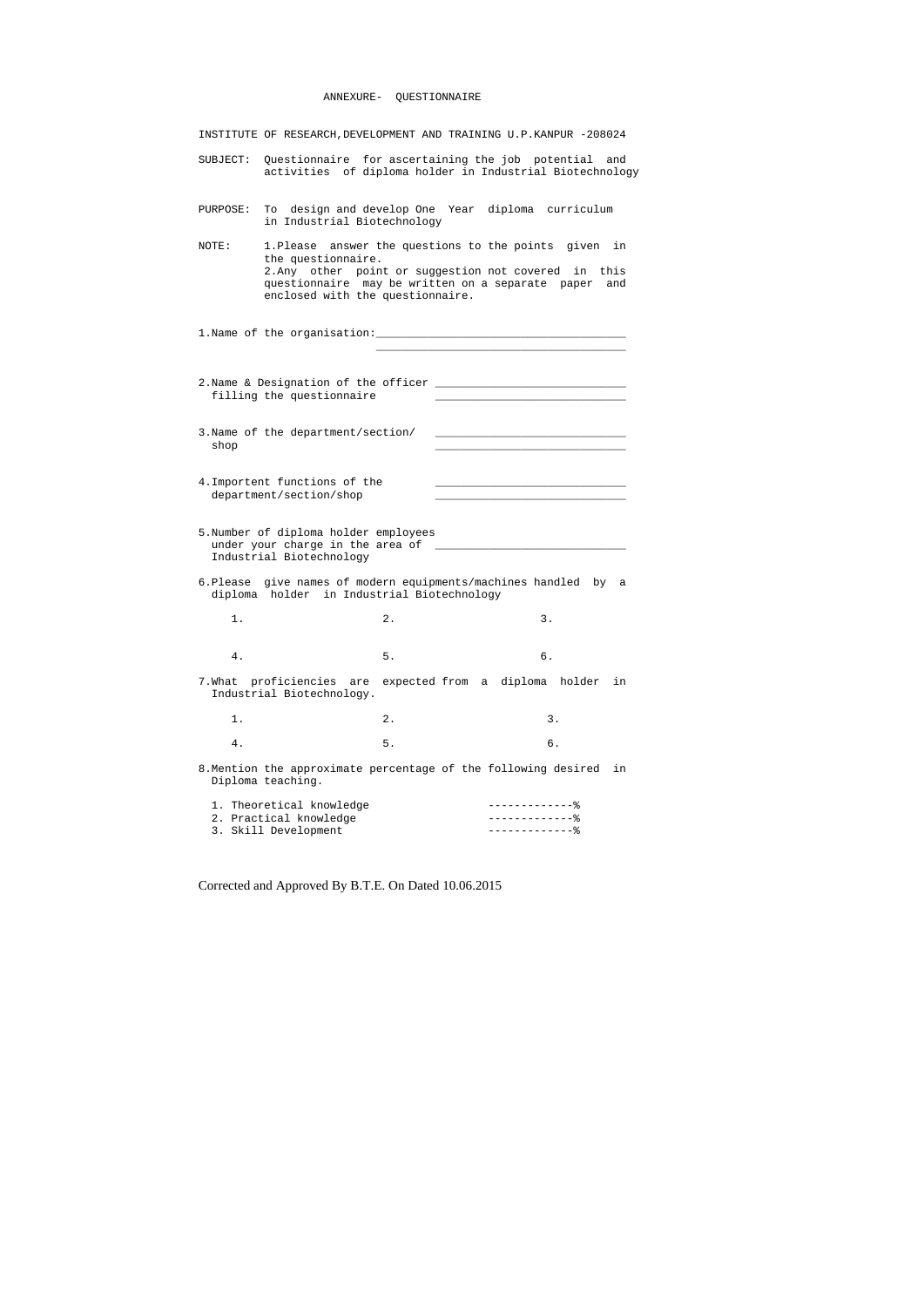| Do you think " on the job training" / Industrial training<br>9.<br>should form a part of curriculum.<br>if yes then                                                                                                                           |                                                      |            | (Yes/No)                 |
|-----------------------------------------------------------------------------------------------------------------------------------------------------------------------------------------------------------------------------------------------|------------------------------------------------------|------------|--------------------------|
| (a) Duration of training<br>(b) Mode of training                                                                                                                                                                                              | --------------<br>1. Spread over different semesters |            |                          |
|                                                                                                                                                                                                                                               | 2. After completion of course                        |            |                          |
|                                                                                                                                                                                                                                               | 3. Any other mode                                    |            |                          |
| 10. What mode of recruitment is followed by your organisation.                                                                                                                                                                                |                                                      |            |                          |
| 1. Academic merit<br>2. Written test<br>3. Group discussion<br>4. Interview<br>5. On the job test.                                                                                                                                            |                                                      |            |                          |
| 11.<br>Mention the capabilities/ Qualities looked for while<br>recruiting diploma holder in Industrial Biotechnology<br>(a) Technical knowledge                                                                                               |                                                      |            |                          |
| (b) Practical skill                                                                                                                                                                                                                           |                                                      | . <u>.</u> |                          |
| (c) Etiquettes and behaviour<br>(d) Aptitude                                                                                                                                                                                                  |                                                      |            |                          |
| (e) Health habit and social background<br>(f) Institution where trained                                                                                                                                                                       |                                                      |            |                          |
| 12. Does your organisation have<br>any system for the survey of Home<br>articles of different countries/States.                                                                                                                               |                                                      | Yes/No     |                          |
| 13. Does your organisation conduct field<br>survey to know users views regarding.<br>1. Home Articles for different<br>age groups and sex.<br>2. Effect of climatic conditions<br>3. Any other<br>If yes ; Please give brief account of each. |                                                      | Yes/No     |                          |
| 14. Which type of assignment do you suggest for an entrepreneur<br>in Industrial Biotechnology                                                                                                                                                |                                                      |            |                          |
| 15.<br>which types of organisations can a diploma<br>In<br>Industrial Biotechnology can work or serve.                                                                                                                                        |                                                      | holder     | in                       |
| $\overline{a}$<br>$\mathbf 1$                                                                                                                                                                                                                 |                                                      | 3          |                          |
| 5<br>4                                                                                                                                                                                                                                        |                                                      | 6          |                          |
| 16.<br>Job prospects for the diploma holder in<br>the next ten years in the state / country.                                                                                                                                                  |                                                      |            | Industrial Biotechnology |
| 17.<br>In your opinion what should be the subjects to be taught<br>a diploma student in Industrial Biotechnology.                                                                                                                             |                                                      |            | to to                    |
| Theory                                                                                                                                                                                                                                        | Practical                                            |            |                          |

18. Kindly mention particulars regarding topics/areas which should be given more emphasisin the curriculum .